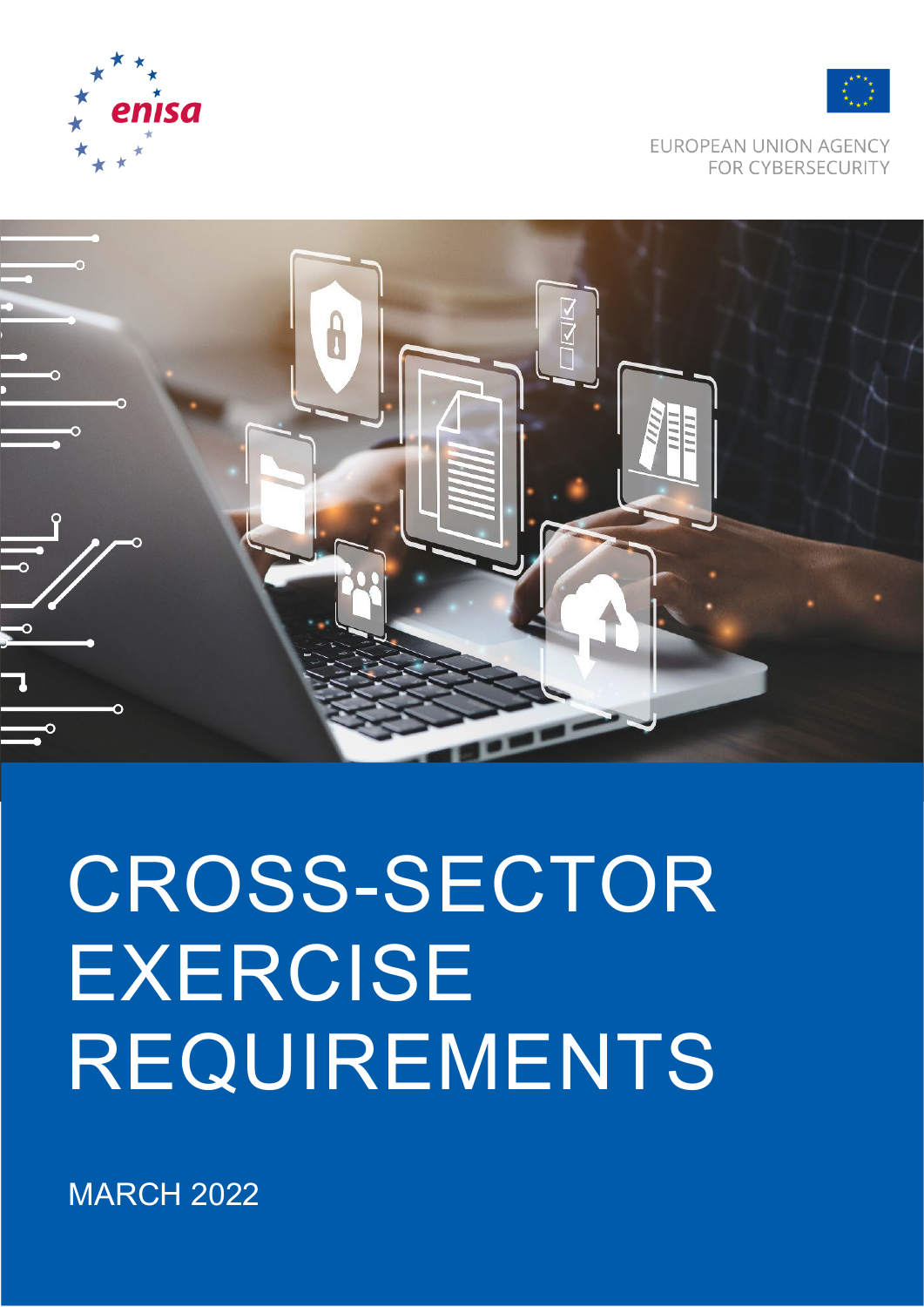

# ABOUT ENISA

The European Union Agency for Cybersecurity (ENISA) is the EU's agency dedicated to achieving a high common level of cybersecurity across Europe. Established in 2004 and strengthened by the EU Cybersecurity Act, ENISA contributes to EU cyber policy, enhances the trustworthiness of information and communications technology products, services and processes with cybersecurity certification schemes, cooperates with Member States and EU bodies, and helps Europe prepare for the cyber challenges of tomorrow. Through knowledge sharing, capacity building and awareness raising, the Agency works together with its key stakeholders to strengthen trust in the connected economy, to boost the resilience of the EU's infrastructure and, ultimately, to keep Europe's society and citizens digitally secure. More information about ENISA and its work can be found on its website [\(https://www.enisa.europa.eu/\)](https://www.enisa.europa.eu/).

### **CONTACT**

To contact the authors, please email [resilience@enisa.europa.eu](mailto:resilience@enisa.europa.eu) For media enquiries about this report, please email [press@enisa.europa.eu.](mailto:press@enisa.europa.eu)

#### **AUTHORS / EDITORS**

Herve Debar, Olivier Caleff, Jurica Cular, Argyro Chatzopoulou, Rossen Naydenov (ENISA), Edgars Taurins (ENISA), Andrea Dufkova (ENISA), Fabio di Franco (ENISA)

#### **ACKNOWLEDGEMENTS**

ENISA would like to thank fhe following ISACs for their contribution:

Financial Services ISAC (FS-ISAC), European Financial ISAC (FI ISAC), European Energy (EE) ISAC, European City ISAC (I4C+), European Rail (ER) ISAC, European Maritime (EM) ISAC

#### **LEGAL NOTICE**

This publication represents the views and interpretations of ENISA, unless stated otherwise. It does not endorse a regulatory obligation of ENISA or of ENISA bodies pursuant to the Regulation (EU) No 2019/881.

ENISA has the right to alter, update or remove the publication or any of its contents. It is intended for information purposes only and it must be accessible free of charge. All references to it or its use as a whole or partially must contain ENISA as its source.

Third-party sources are quoted as appropriate. ENISA is not responsible or liable for the content of the external sources including external websites referenced in this publication.

Neither ENISA nor any person acting on its behalf is responsible for the use that might be made of the information contained in this publication.

ENISA maintains its intellectual property rights in relation to this publication.

#### **COPYRIGHT NOTICE**

© European Union Agency for Cybersecurity (ENISA), 2022

This publication is licenced under CC-BY 4.0 "Unless otherwise noted, the reuse of this document is authorised under the Creative Commons Attribution 4.0 International (CC BY 4.0)

 $\exists \mathbf{u}$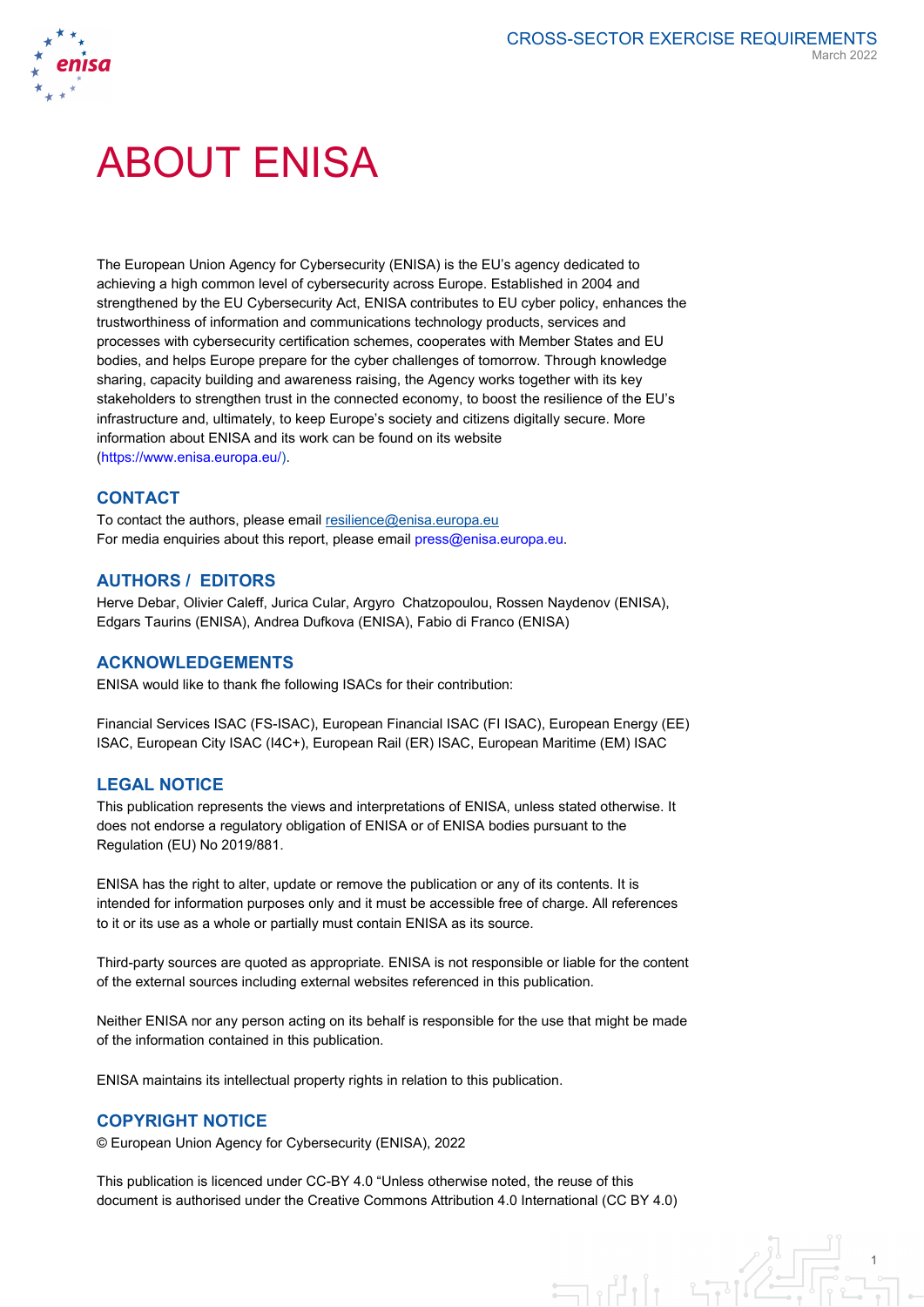

licence https://creativecommons.org/licenses/by/4.0/). This means that reuse is allowed, provided that appropriate credit is given and any changes are indicated".

Cover image and images on the cover © Shutterstock For any use or reproduction of photos or other material that is not under the ENISA copyright, permission must be sought directly from the copyright holders.

ISBN 978-92-9204-570-8 doi:10.2824/941158 TP-07-22-113-EN-N

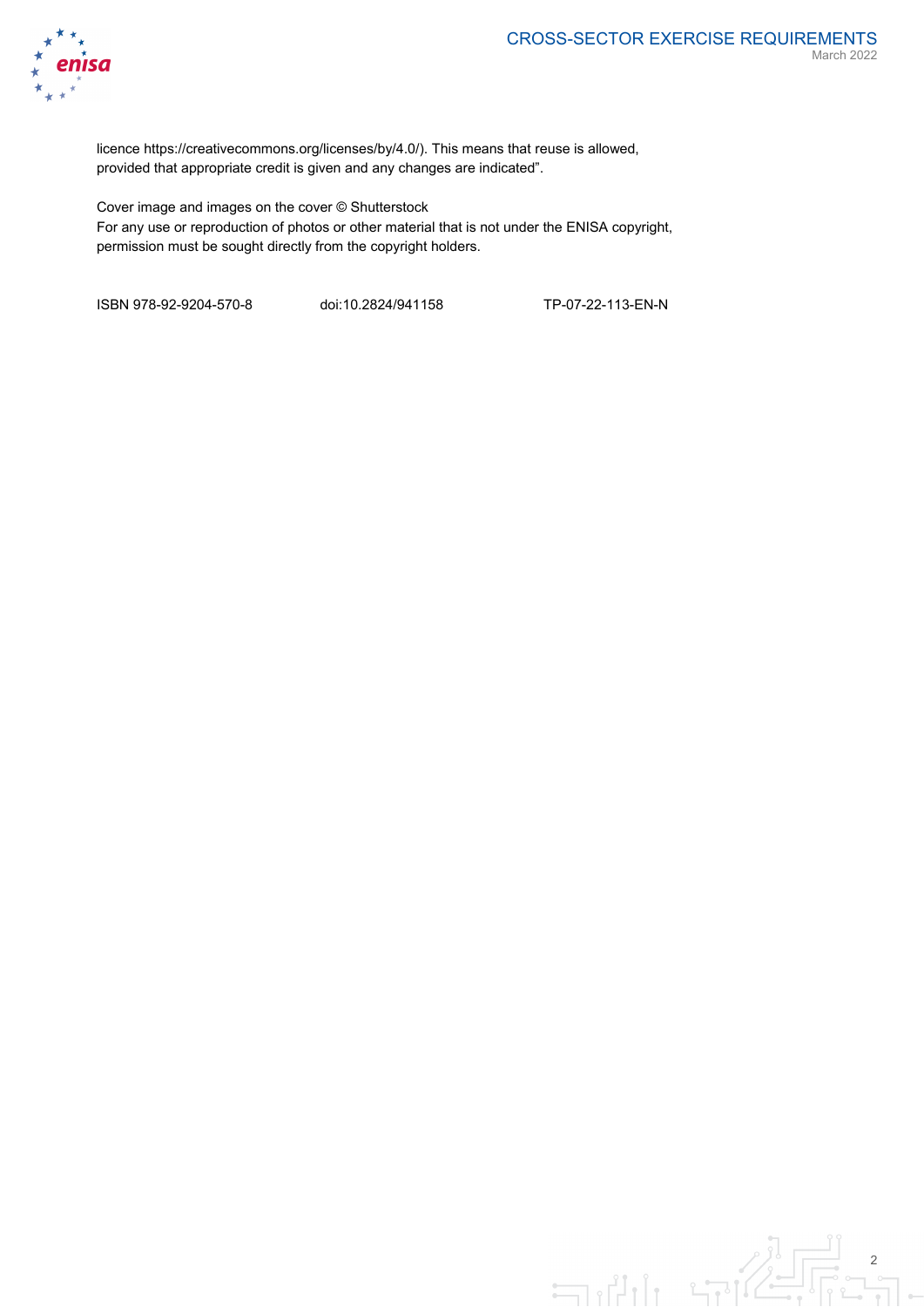

与削上导作

# **CONTENTS**

| <b>1. INTRODUCTION</b>                                                                          | 6        |
|-------------------------------------------------------------------------------------------------|----------|
| <b>1.1. OBJECTIVE AND SCOPE</b>                                                                 | 6        |
| <b>1.2. METHODOLOGY</b>                                                                         | 6        |
| <b>1.3. SURVEY INFORMATION</b>                                                                  | 6        |
| <b>2. GENERAL CONTEXT</b>                                                                       | 8        |
| 2.1. WHAT IS A EUROPEAN UNION INFORMATION SHARING AND ANALYSIS CENTRE?                          | 8        |
| <b>2.2. OVERVIEW OF INFORMATION SHARING AND ANALYSIS CENTRES</b>                                | 8        |
| 2.2.1. Overview by sector                                                                       | 10       |
| <b>2.3. STRUCTURE OF INFORMATION SHARING AND ANALYSIS CENTRES</b>                               | 11       |
| <b>2.4. EXPERIENCES OF AND PREFERENCES FOR EXERCISES</b>                                        | 11       |
| 3. KNOWLEDGE AND SKILLS NEEDED BY INFORMATION SHARING<br><b>AND ANALYSIS CENTRES</b>            | 13       |
| <b>3.1. SKILLS ANALYSIS FROM THE SURVEY</b>                                                     | 13       |
| 3.1.1. Finance sector information sharing and analysis centres<br>3.1.2. Transport sector ISACs | 14<br>15 |
| <b>3.2. LEGAL AND COMPLIANCE SKILLS</b>                                                         | 16       |
| <b>3.3. INFORMATION ANALYSIS AND TRIAGE SKILLS</b>                                              | 16       |
| <b>3.4. TECHNICAL SKILLS FOR SHARING INFORMATION</b>                                            | 18       |
| <b>3.5. OTHER SKILLS</b>                                                                        | 19       |
| <b>3.6. SUMMARY</b>                                                                             | 19       |
| <b>4. CROSS-SECTORAL EXERCISES</b>                                                              | 22       |
| <b>4.1. REQUIREMENTS FOR CROSS-SECTORAL EXERCISES</b>                                           | 22       |
| 4.1.1. Stakeholders                                                                             | 22       |
| 4.1.2. Activities<br>4.1.3. Deliverables                                                        | 23<br>23 |
| <b>4.2. INTERACTION CHALLENGES</b>                                                              | 29       |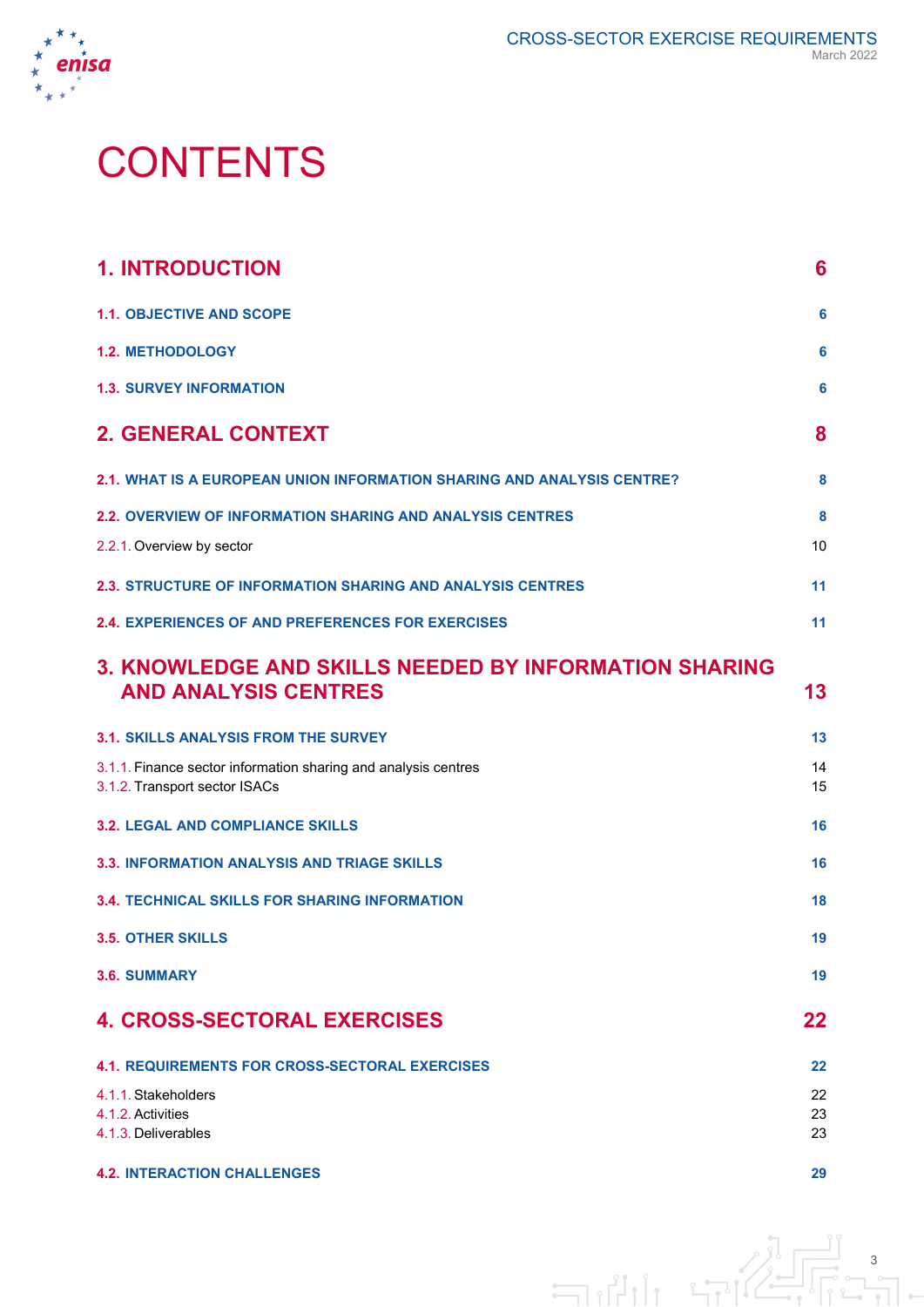

| <b>4.3. SUMMARY</b>                                                          | 31             |
|------------------------------------------------------------------------------|----------------|
| <b>5. CONCLUSIONS AND THE WAY FORWARD</b>                                    | 33             |
| <b>5.1. CONCLUSIONS</b>                                                      | 33             |
| <b>5.2. THE WAY FORWARD</b>                                                  | 34             |
| 5.2.1. Skills steps<br>5.2.2. Organisational steps<br>5.2.3. Technical steps | 35<br>35<br>35 |
|                                                                              |                |

# **ANNEX: RESPONSES REGARDING THE RELATIVE IMPORTANCE OF SKILLS 36**

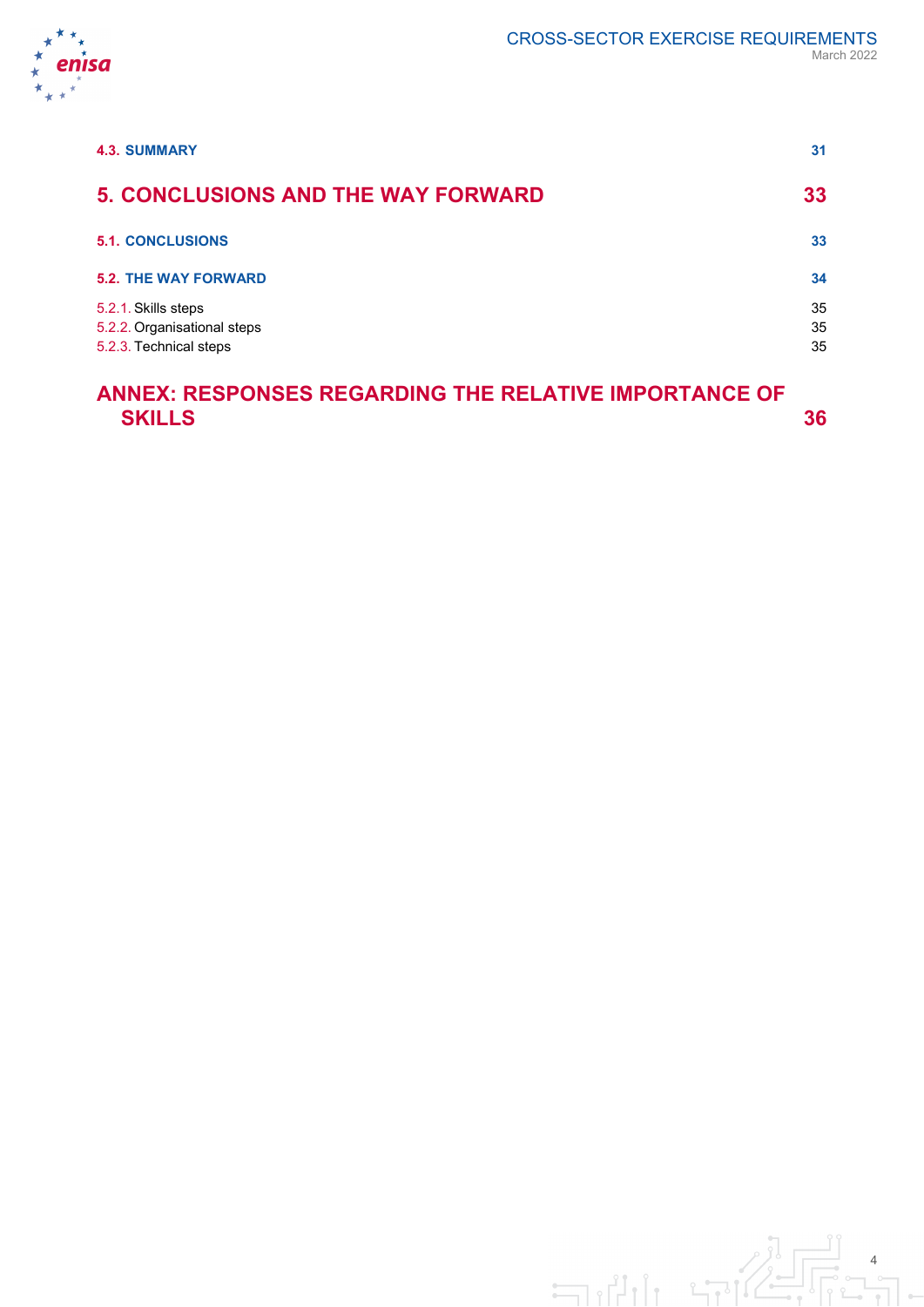

# EXECUTIVE SUMMARY

The European Union sees information sharing and analysis centres (ISACs) as a way of building a European cybershield. With attacks growing in both volume and sophistication, ISACs could help identify attacks and help contain them, and potentially prevent disasters such as the Petya/NotPetya ([1](#page-5-0)) situations. In order for this to happen these ISACs need to be able to communicate with each other and share valuable and actionable information. For this purpose this report aims to identify the skills, exercises and training needed to ensure that this information exchange is effective and efficient.

In this report we identify five EU ISACs from the following sectors:

- finance
- rail
- energy
- maritime
- government (ISAC for Cities).

They participated in a survey and interviews to identify their needs and expectations as to how cross-sectoral information exchange could take place. From our analysis we identified the following skills needed for cross-sectoral exchange through ISACs:

- technical skills related to tools for sharing information;
- legal and compliance skills the regulatory environment applicable to threat information exchange;
- information analysis and triage skills knowledge on validating the received threat intelligence information;
- knowledge on recognising threats.

In addition, in developing a cross-sectoral exercise we identified:

- potential stakeholders,
- the preferred type of exercise, for example organisational,
- the preferred subject of the exercise, for example the incident response,
- potential exercise scenarios, for example the third-party / vendor attack.

In the report we also discuss the challenges that ISACs face when dealing with this type of exercise, such as the human resources and permissions from the top management needed.

 $\exists \mathbf{u}$ 

<span id="page-5-0"></span>

 $\overline{a}$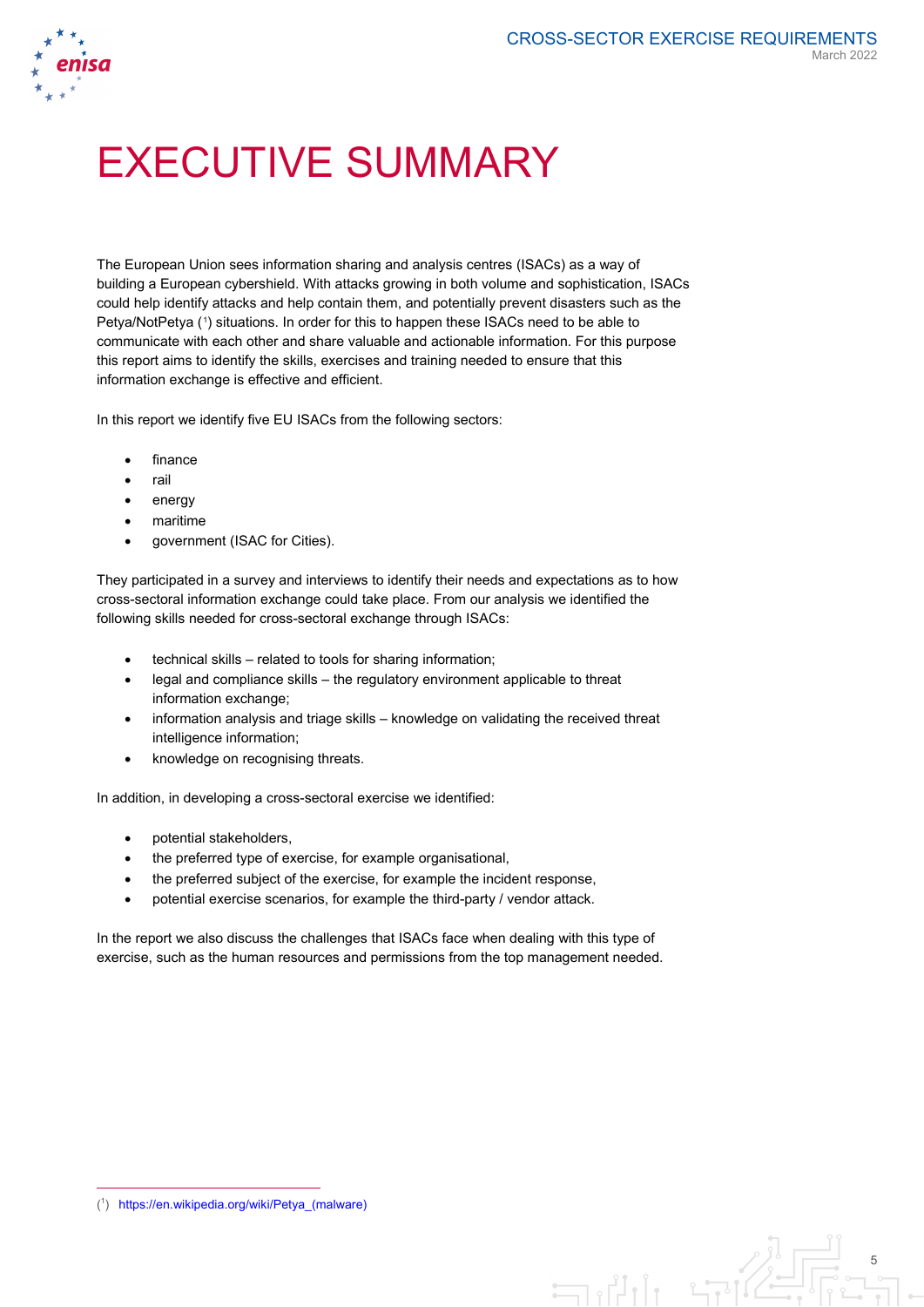

# 1. INTRODUCTION

# **1.1. OBJECTIVE AND SCOPE**

The objectives of the work presented in this report were to:

- understand if a cybersecurity skills gap exists within the various information sharing and analysis centres (ISACs), with a focus on information exchange;
- understand the nature of the skills gap (if it exists) and determine how training and/or exercises can effectively address it;
- identify the need for and characteristics of a possible cross-sectoral exercise;
- propose a set of concrete actions to effectively address the skills gap and needs of the ISACs in this area.

# **1.2. METHODOLOGY**

In order to successfully address the objectives of this study, the project team devised a methodology comprising the following four steps.

- 1. **Literature review.** During this stage, relevant documentation on cybersecurity information exchange methods, activities, tools and challenges was reviewed. The aim of this step was to provide substantiated information for the implementation of the next steps.
- 2. **Structured survey.** A survey was created based on the results of the literature review and adapted according to the specific requirements of this study and the interested parties.
- 3. **'Deep dive' interviews.** The survey was followed up with several interviews in order to get a deep-dive perspective on ISACs' scope of work, organisation, key challenges, obstacles and expectations on cross-sectoral ISAC exercises. The aim of the deepdive interviews was not to reiterate the responses to the survey, but rather to build on this information in order to obtain more suitable recommendations.
- 4. **Analysis of the results and extraction of conclusions.** All the information gathered from the previous steps was collated, analysed and evaluated in order to provide the recommendations in this report on skills demand, exercise structure and resources needed and communities' interaction.

The structure of the report follows the steps of the methodology described above.

The deep-dive interviews enabled additional discussions with the survey respondents, to clarify their responses and elaborate on their points of view. This way, additional information was gathered on more specific points. The points from respondents highlighted in this report are anonymised and are not presented in a specific order.

The deep-dive interviews were structured as follows: respondents were asked for some information about the context in which their ISAC operates, their responses to the questionnaire were discussed and they were asked to provide additional feedback on their points of view.

### **1.3.SURVEY INFORMATION**

The questionnaire was sent to a predetermined list of stakeholders, all of which were directly involved in the activities of ISACs. The questionnaire was constructed and communicated using the EUSurvey tool.

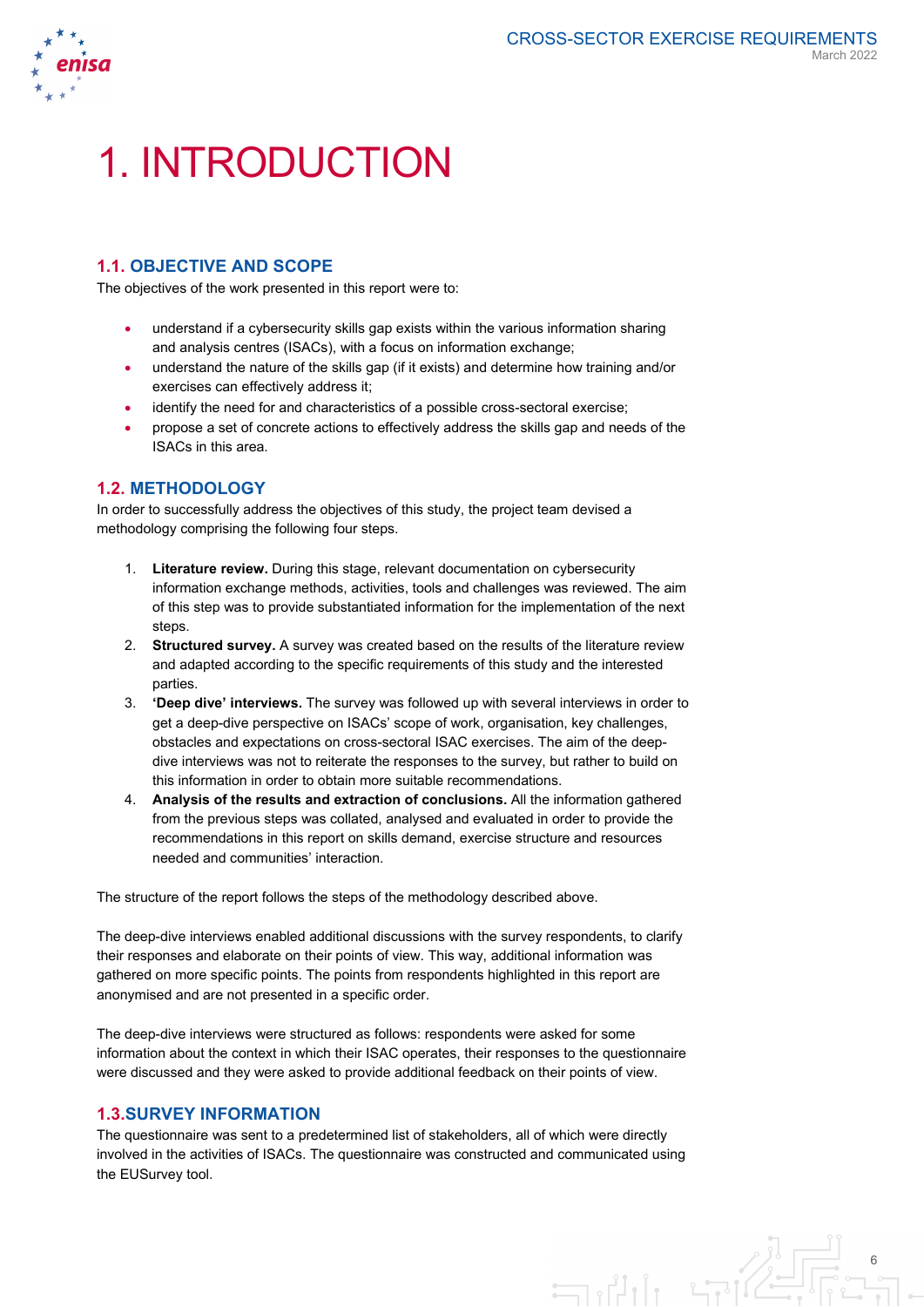

The questionnaire was open between 7 June and 1 July 2021. The deep-dive interviews were conducted between 17 June and 15 July 2021.

Questionnaire responses were received from EU ISACs from various sectors (financial, energy, rail, maritime, aviation and municipal administration). More than 70 % of the participants declared their willingness to participate in the deep-dive interviews, of whom 80 % were conducted in order to better understand the context of areas covered by the survey.

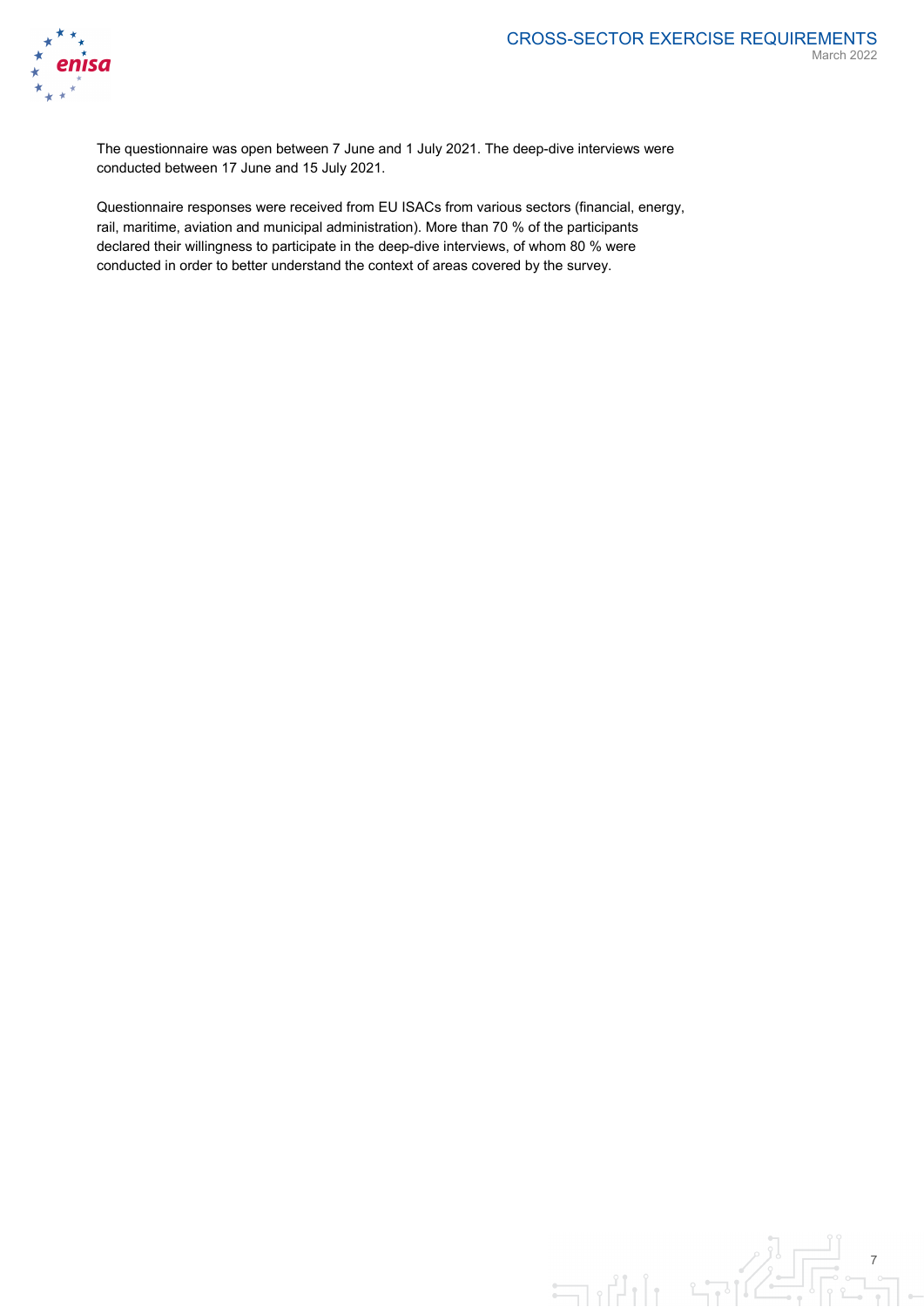

# 2. GENERAL CONTEXT

As explained in Section 1.2 'Methodology', a survey was conducted using a structured questionnaire followed by several deep-dive interviews.

In the following sections, the questionnaire responses and feedback are analysed by section, providing a statistical representation of the responses provided along with the context retrieved during the deep-dive interviews (e.g. specificities mentioned by participants and key takeaways for constructing conclusions and recommendations).

# **2.1. WHAT IS A EUROPEAN UNION INFORMATION SHARING AND ANALYSIS CENTRE?**

ISACs  $(^{2})$  $(^{2})$  $(^{2})$  are non-profit organisations that provide a central resource for gathering information on cyberthreats (in many cases to critical infrastructure); allow the two-way sharing of information between the private and the public sectors about root causes, incidents and threats; and allow the sharing of experience, knowledge and analysis.

Information sharing, either between national stakeholders or in cross-country cases, is an important aspect of cybersecurity. Knowledge on attackers' methods and tools, ongoing attacks, victims and protective measures, incident response, mitigation measures and preparatory controls can be shared between the relevant stakeholders.

An EU ISAC is characterised as an ISAC whose member companies are from at least two EU Member States.

Currently, there is a limited number of EU ISACs, but the plan is to develop such entities for various sectors. Some of these sectors include:

- Industry 4.0 and industry and control systems,
- energy systems and smart grids,
- transport (road, rail, air, sea and space),
- finance, e-payments and insurance,
- public services, e-government and digital citizenship,
- healthcare,

 $\overline{a}$ 

- smart cities and smart buildings (convergence of digital services for citizens) and other utilities,
- telecommunications, the media and content.

As information sharing is a core function of ISACs, it is of paramount importance that the relevant actions are identified that will enhance and support the information exchange capabilities of ISACs.

## **2.2. OVERVIEW OF INFORMATION SHARING AND ANALYSIS CENTRES**

In this section of the questionnaire, information about the origins of the participants and the specific restrictions on information sharing was requested.

 $\equiv$ 

Figure 1 provides the distribution of the respondents among the various ISACs:

<span id="page-8-0"></span><sup>(</sup> 2 ) <https://www.enisa.europa.eu/topics/national-cyber-security-strategies/information-sharing>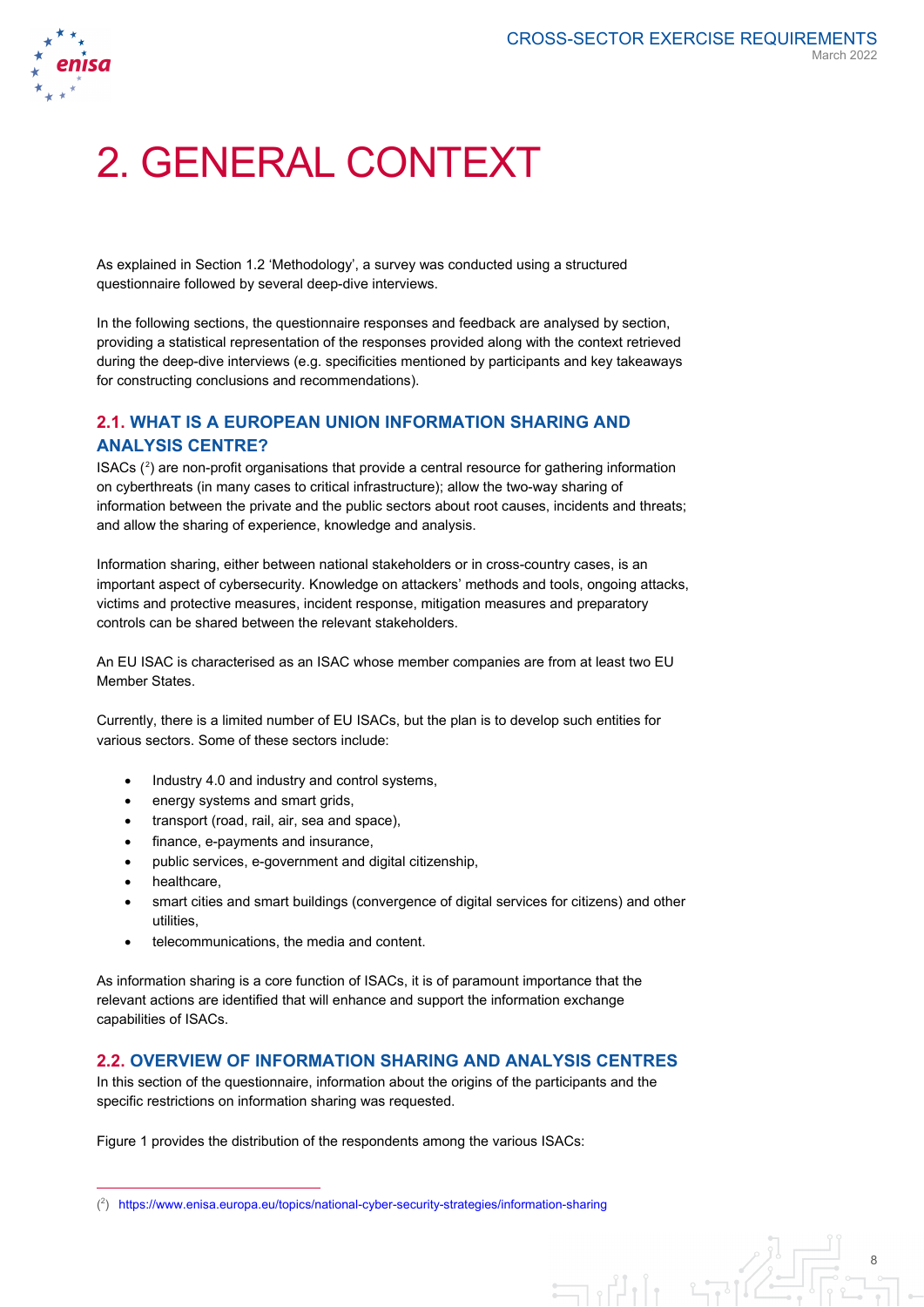

#### **Figure 1:** Respondents' affiliations



Regarding the possible restrictions on information sharing, 46 % of the respondents identified restrictions imposed by the parameters in Figure 2.

# **Figure 2:** Restrictions on information sharing



9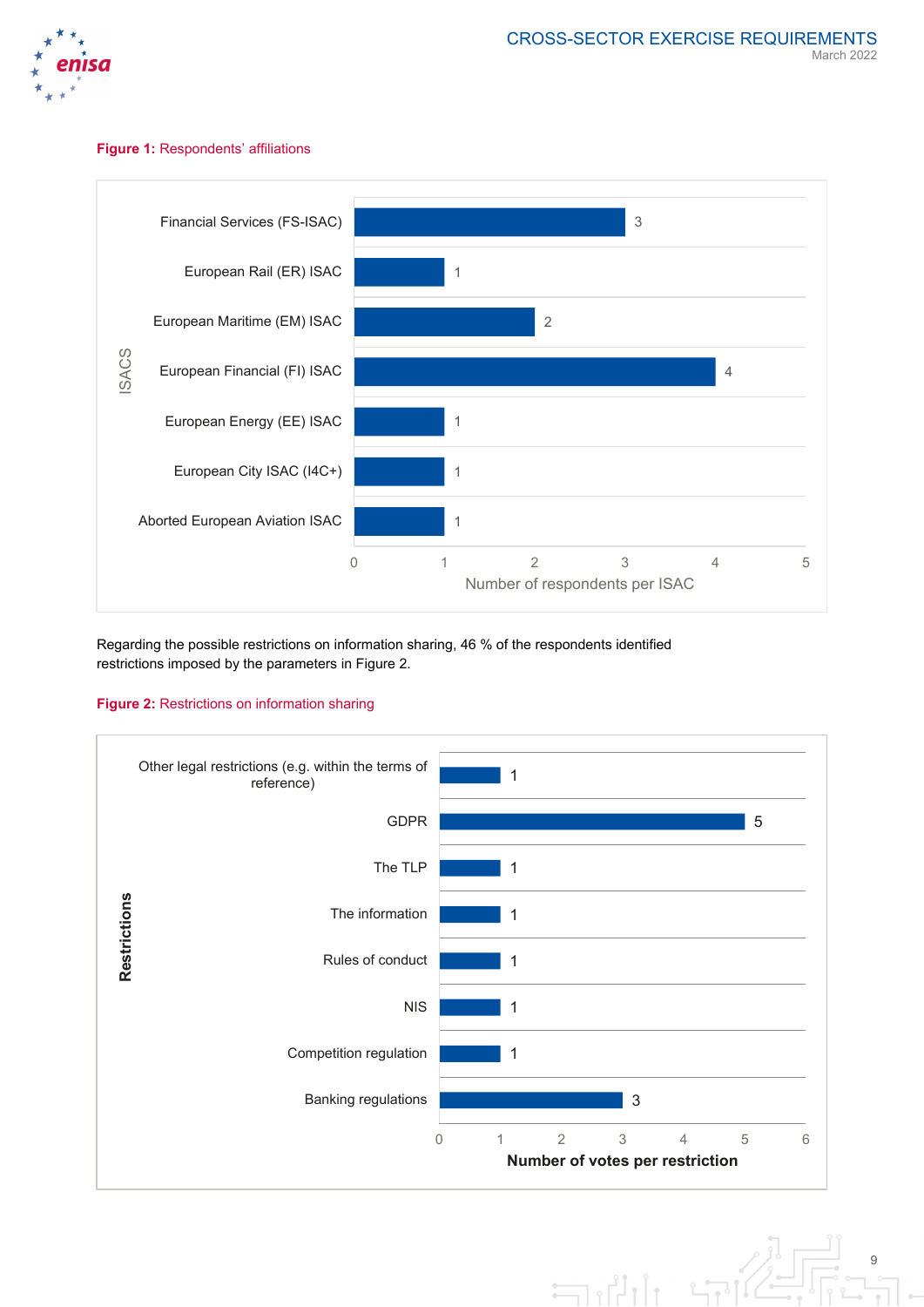

 $\exists \mathbf{u}$ 

As shown in Figure 2, more than 30 % of the respondents (including from the European Rail ISAC, the European Financial ISAC and the Financial Services ISAC) identified the General Data Protection Regulation (GDPR) as imposing restrictions. This clearly indicates a need to provide guidelines with regard to compliance with the GDPR while sharing information.

It is crucial to the entire information-sharing process that obstacles are identified and removed in order to facilitate effective information exchange.

#### **2.2.1. Overview by sector**

In addition to the general impressions obtained from the interviews, two sectors stood out because their ISACs were able to provide additional information of interest.

# **Finance**

The finance sector is clearly ahead of the other sectors when it comes to cybersecurity. It has been highly regulated for a significant amount of time, longer than the other sectors, and with a wider spectrum of regulations (Basel I, Basel II and Basel III; the Payment Card Industry Data Security Standard (<sup>[3](#page-10-0)</sup>); and payment services directive 2) that include cybersecurity-related fraud treatment.

The finance sector has reached such a significant maturity level that it is able to provide threat landscape monitoring. The ISACs are also interested in technical exercises and training.

As such, the sector stands out as being able to inform other sectors with regard to cross-sector IT vulnerabilities, attacks and incidents, and could be in a position to take the lead and help the other sectors reinforce their skill sets.

Although it traditionally focuses on IT operation, the mechanisation of business functions (e.g. the development of automated teller machines that are vulnerable to physical attacks) (<sup>[4](#page-10-1)</sup>) may create new needs for operational technology (OT). Cross-collaboration with other sectors that have a long history of deploying OT in the field (e.g. energy and transport) could help mitigate these threats.

# **Transport**

 $\overline{a}$ 

Cybersecurity in transport is very new. Although the transport sector has not been targeted as much as other sectors by cyberattacks, there are indications that they will, like others, become a more frequent target. Good examples are attacks on ticketing systems ([5](#page-10-2) ) such as MyFare and digitalised train control systems ([6](#page-10-3) ).

The transport sector is focusing on OT and relies on other sectors for IT-related information sharing. For example, ticketing machines and information systems are like banking terminals, so there is a clear benefit of exchanging information with the finance and telecommunications sectors.

Owing to its focus on OT, the ISAC needs to also include providers of technological equipment, as they can supply a lot of information on their devices.

<sup>(</sup> 3 ) <https://www.pcisecuritystandards.org/>

<span id="page-10-2"></span><span id="page-10-1"></span><span id="page-10-0"></span><sup>(</sup> 4 ) <https://www.association-secure-transactions.eu/tag/atm-physical-attacks/>

<sup>(</sup> 5 [https://www.theregister.com/2021/07/20/northern\\_trains\\_ticketing\\_system/](https://www.theregister.com/2021/07/20/northern_trains_ticketing_system/)

<span id="page-10-3"></span><sup>(</sup> 6 ) <https://hal.archives-ouvertes.fr/hal-01852042/document>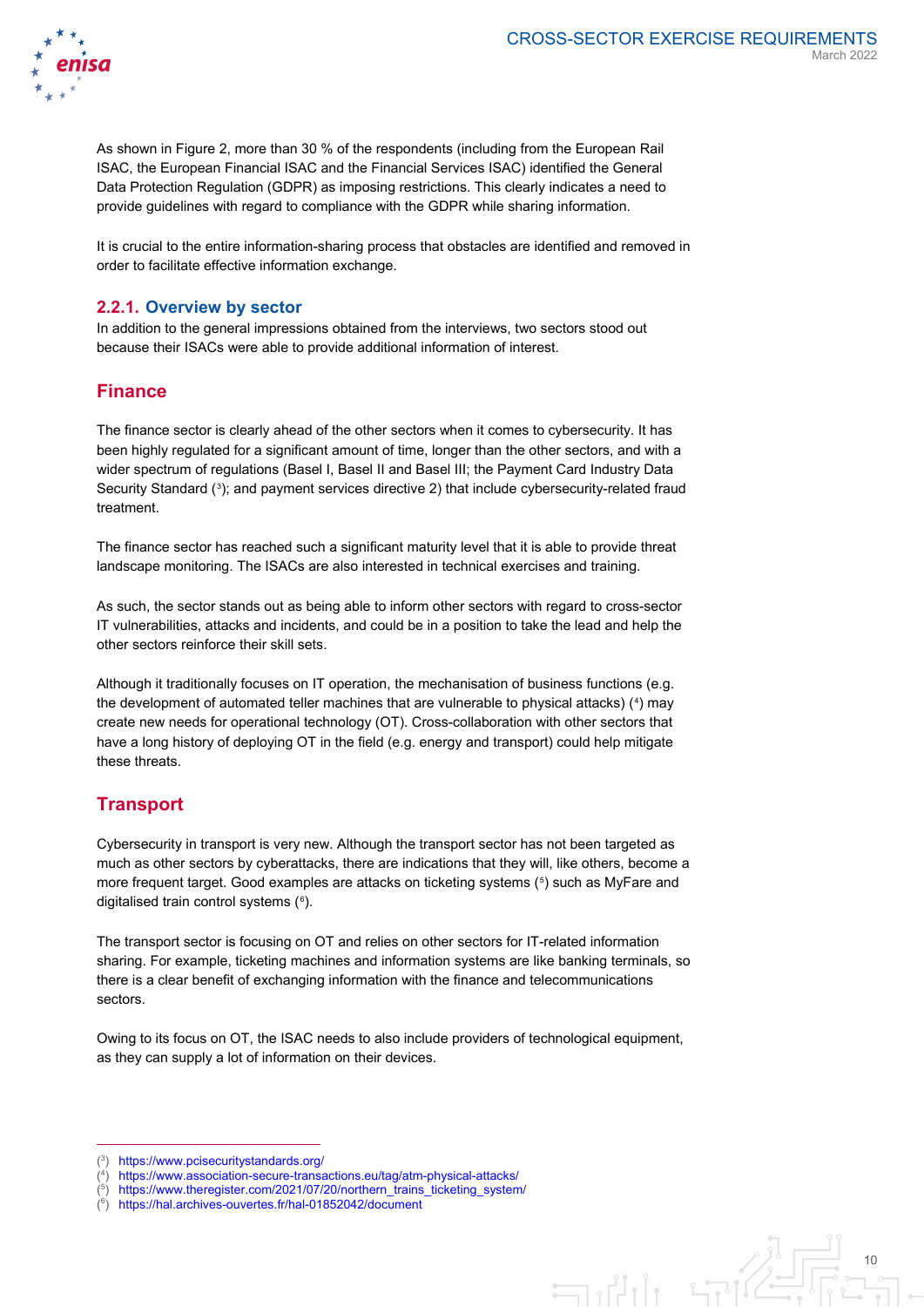

# **2.3. STRUCTURE OF INFORMATION SHARING AND ANALYSIS CENTRES**

The structure of the ISACs is relatively similar. They generally consist of a partnership between private and public entities, sometimes hosted within a public entity. The partnership can be formal (with an established legal entity) or informal. Some of them were established very recently, while others have been operating (e.g. in the form of CERTs) for a long time.

ISACs cater to two populations: C-level executives and technical people. Most of the participants and recipients of information are C-level executives, and they are the focus of ISAC participation. Technical people support C-level executives as needed.

Several ISACs use the Malware Information Sharing Platform (MISP) or similar platforms, or need or would like to do so but do not yet have the capability. Others prefer more traditional means of communication, such as emails and factsheets. Situational awareness is important but unfortunately is lacking in many ISACs.

Several ISACs already practice information exchange and have networks of collaborators around Europe. Others are just starting to do so and are interested in benefiting from the experiences of previously established organisations with higher maturity levels.

In relation to the challenges of information exchange, the following points were made.

- 'There is often a large amount of information to manipulate, which requires strong capabilities. There is a trade-off between timeliness and correctness. The information exchanged should be correct, but one should not wait too long to communicate because then the recipient may not have the time to leverage the exchanged information to react to the threat.'
- 'Information-sharing processes are informal in some cases. One of the key points is trust, trusting the persons and organisations with which you exchange information.'
- 'The ISACs face difficulties when talking to victims, as they need to help victims defend themselves efficiently while at the same time extracting information from them to share with the rest of the community. Gathering information uses resources, so the trade-off between providing help and collecting data is delicate.'

# **2.4. EXPERIENCES OF AND PREFERENCES FOR EXERCISES**

ISACs that participated in the interviews reported their experiences and their positive attitudes towards exercises.

The ISACs generally differentiated between two types of exercise:

- table top exercises focused on processes.
- red-team / blue-team exercises aimed at testing the defences of specific organisations.

When asked about the shortcomings and challenges relating to exercises, ISACs gave the following main feedback.

- ISACs may face resource issues in their daily tasks, so participation in exercises should be weighted. Resource constraints particularly affect the analysis of the information that ISACs collect.
- Time needs to be invested in the preparation and planning phase of training for the training to be effective. Therefore, human resources and especially people who have the relevant knowledge should be involved early on.

 $\exists \mathbf{u}$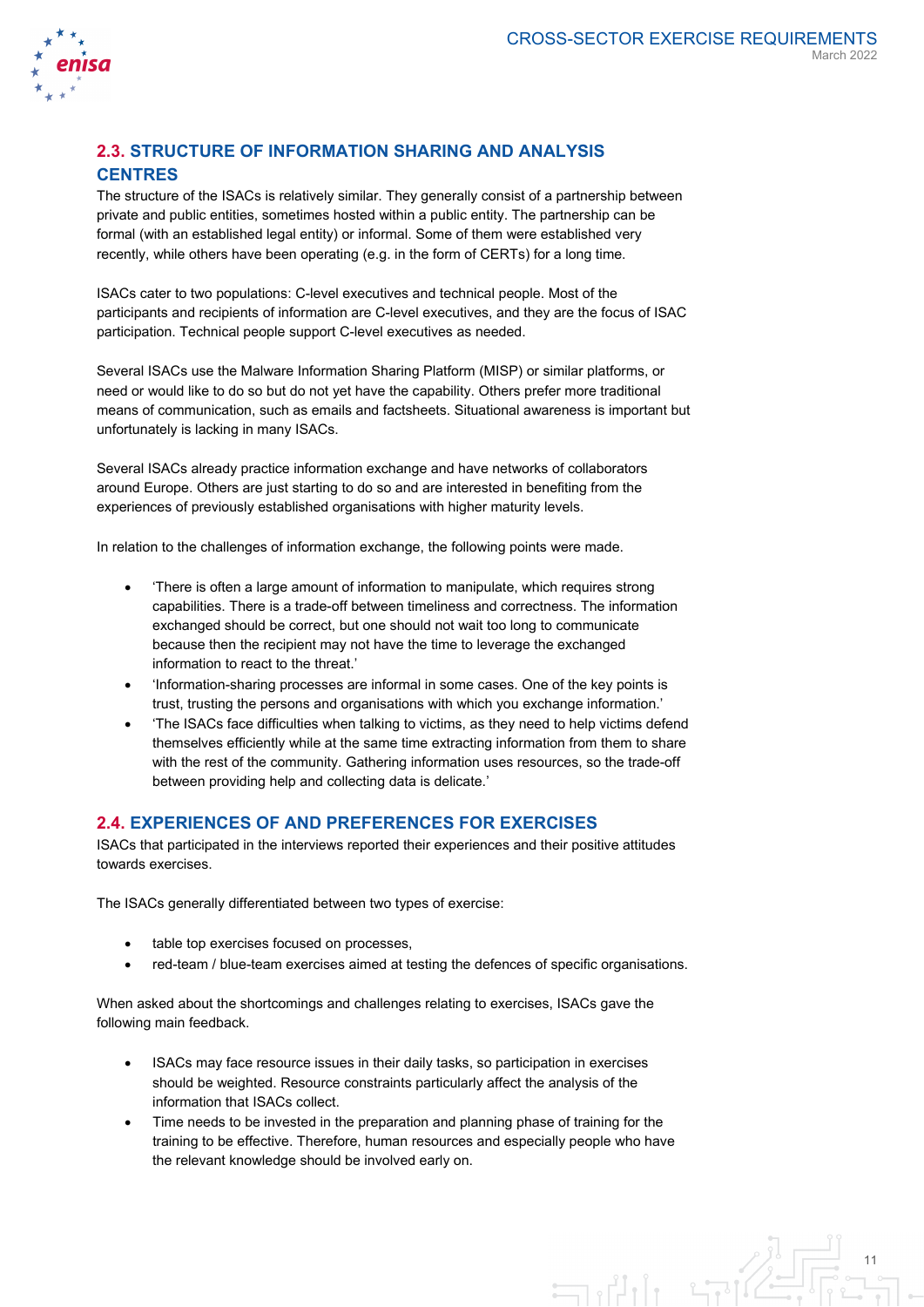

• Exercising and testing should not be implemented only once. There should be continuity in exercises and training (i.e. past exercises should be leveraged to prepare and create new exercises).

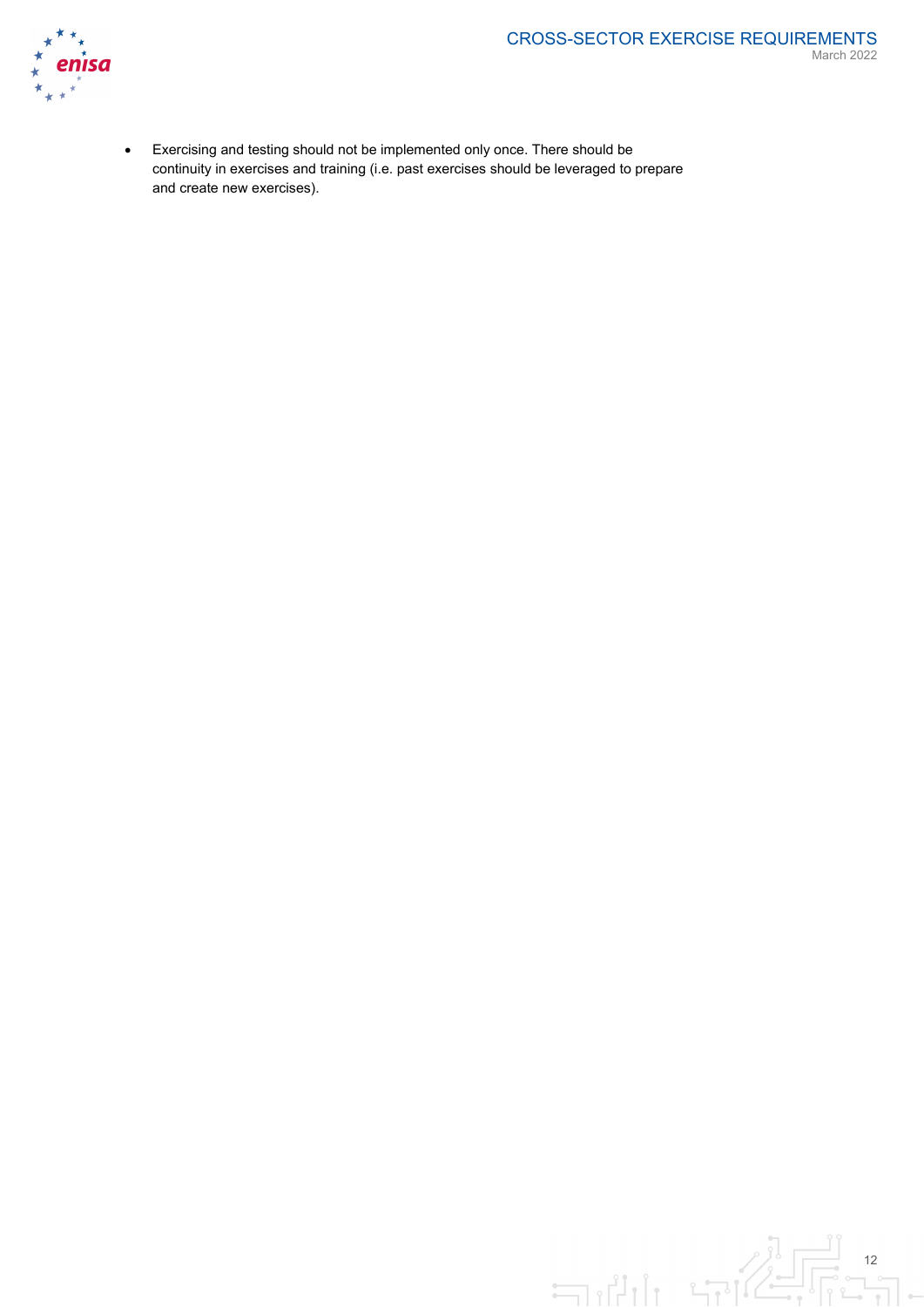

# 3. KNOWLEDGE AND SKILLS NEEDED BY INFORMATION SHARING AND ANALYSIS **CENTRES**

# **3.1. SKILLS ANALYSIS FROM THE SURVEY**

The aim of this section was to identify the knowledge and skills that are needed by the members of each ISAC in order to effectively exchange information between them and to identify the respondents' preferred ways of implementing the necessary training.

Respondents were asked to grade a range of types of knowledge and skills (from organisational to technical) based on their importance to their ISAC. Moreover, the respondents were given the opportunity to add their own suggestions using an open-text question.

The proposed knowledge and skills were derived from the literature review and were:

- knowledge of threats (e.g. indicators of compromise (IoC), common vulnerabilities and exposures (CVE), and other relevant naming schemes);
- knowledge of applicable legal and regulatory compliance requirements affecting threat information exchange (e.g. data retention, attribution, personally identifiable information (PII) and cross-border prohibitions);
- knowledge of data sanitisation requirements and techniques;
- knowledge of the specifics of service-level agreements (SLAs), non-disclosure agreements (NDAs) and other agreements in place within the ISAC (describing the responsibilities of its members and participating organisations);
- knowledge of sharing designations (e.g. the Traffic Light Protocol (TLP));
- applied knowledge of industry standards related to the threat information exchange (e.g. Trusted Automated eXchange of Indicator Information (TAXII), Structured Threat Information eXpression (STIX), Cyber Observable eXpression (CybOX) and the Collective Intelligence Framework (CIF));
- applied knowledge of security measures that must be implemented to secure information exchange (e.g. encryption and transfer protocols);
- knowledge of validating the received threat intelligence information (making sure that it is of high quality, actionable, accurate, relevant and specific);
- knowledge of internal procedures for incident handling (if sensitive data is leaked);
- risk assessment methodologies and tools utilised to classify the information received;
- tools for sharing information (e.g. MISP).

Different sectors have different preferences for knowledge and skills, as shown in Figures 3 and 4. The information obtained for the finance and transport sectors was more representative than that obtained for other sectors, as we received more responses for these sectors. There was not enough information to analyse the skills of EU ISACs from other sectors, although this information is captured in the overall analysis of skills, as described in Section 3.6 'Summary'.

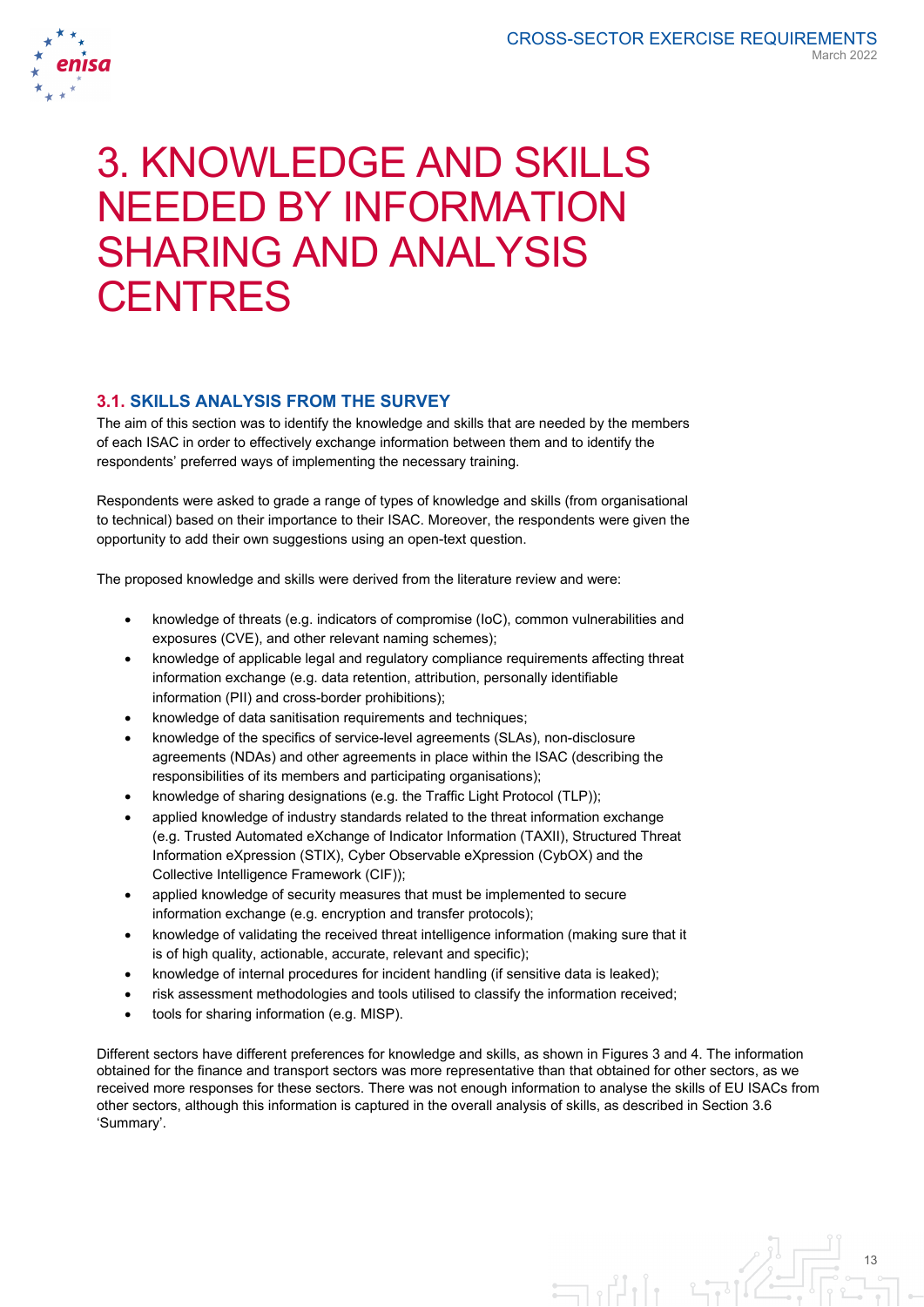

# **3.1.1. Finance sector information sharing and analysis centres**

The finance sector ISACs include the European Financial ISAC and the European branch of the US Financial Services ISAC.

Based on the responses obtained, the finance ISACs value most the knowledge of applicable legal and regulatory compliance requirements affecting threat information exchange (Figure 3). This could be because the finance industry is one of the most regulated industries and compliance affects information sharing. Knowledge of validating the received threat intelligence information was the second most valuable skill mentioned. This could be because there is an enormous amount of threat intelligence information and being able to manage that is a valuable skill. The second least valuable skill was that associated with knowledge of internal procedures for incident handling, which could be because the industry is well aware of what needs to be done in the event of an incident. This could also be because the industry has been dealing with cybersecurity incidents for some time. Applied knowledge of security measures that must be implemented to secure information exchange, for example using encryption and secure transfer protocols, was the least valuable skill reported. This could be because for some time the finance industry has been well aware of how to secure communications coming from payment transactions.





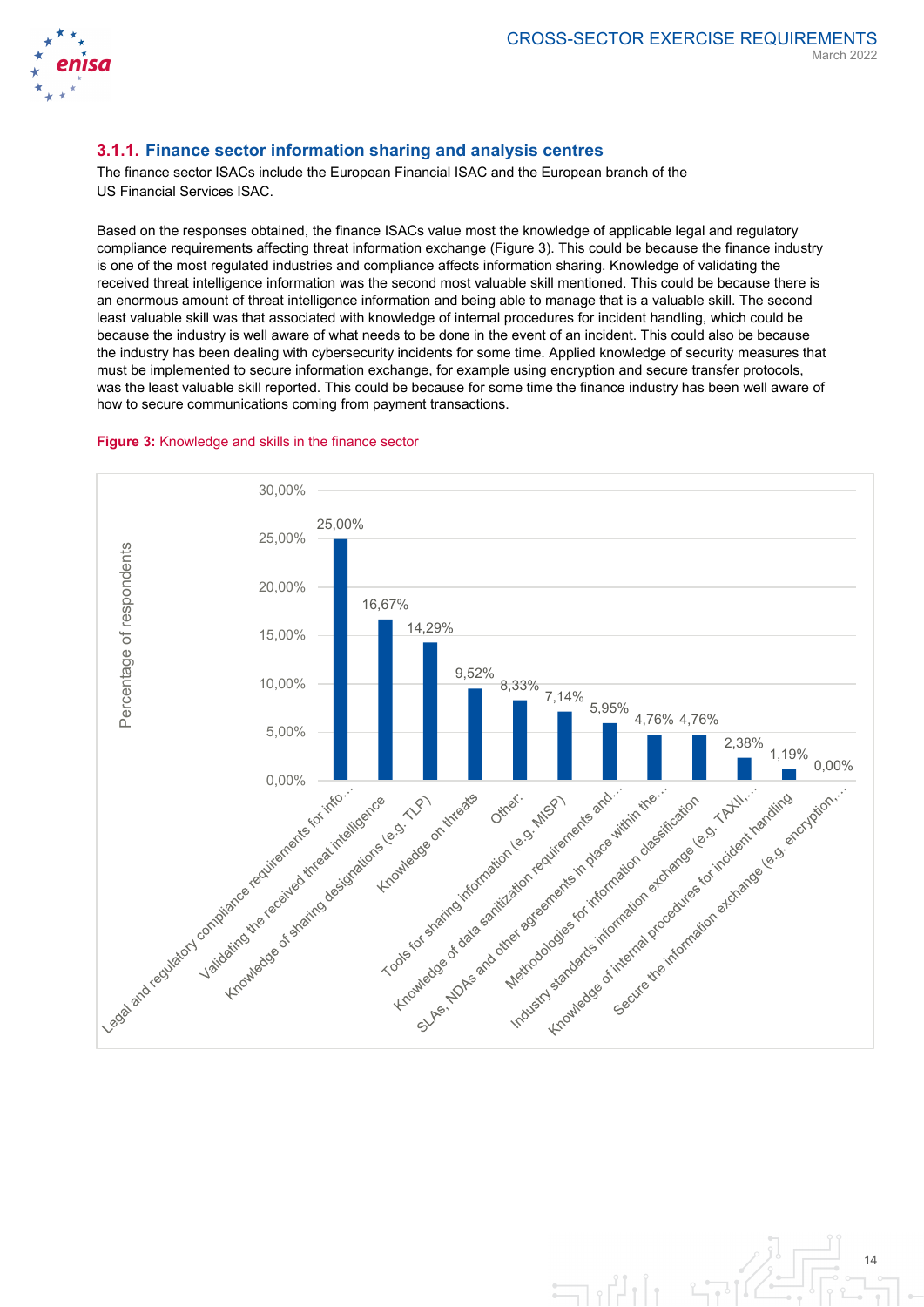

# **3.1.2.Transport sector ISACs**

The transport sector ISACs include the maritime, rail and aviation ISACs.

The transport sector has a different view on skills from the financial sector. The most valuable skills are associated with the knowledge of threats (Figure 4). This could be associated with the fact that threats are still difficult to identify, because they can affect not only IT, but also OT. Therefore, identifying threats affecting transport systems is considered one of the most valuable skills to the industry. The second most valuable skill is the same as in the finance sector – validating the received threat intelligence. It seems that the wealth of threat intelligence information available to the sectors is not easily manageable. Therefore, ISACs should focus on developing this skill in the future. Skills associated with a knowledge of data sanitisation and secure information exchange are least valuable. It seems that ISACs in the transport sector have covered the basics of secure communication exchange, and that these skills are not required at this point in time.





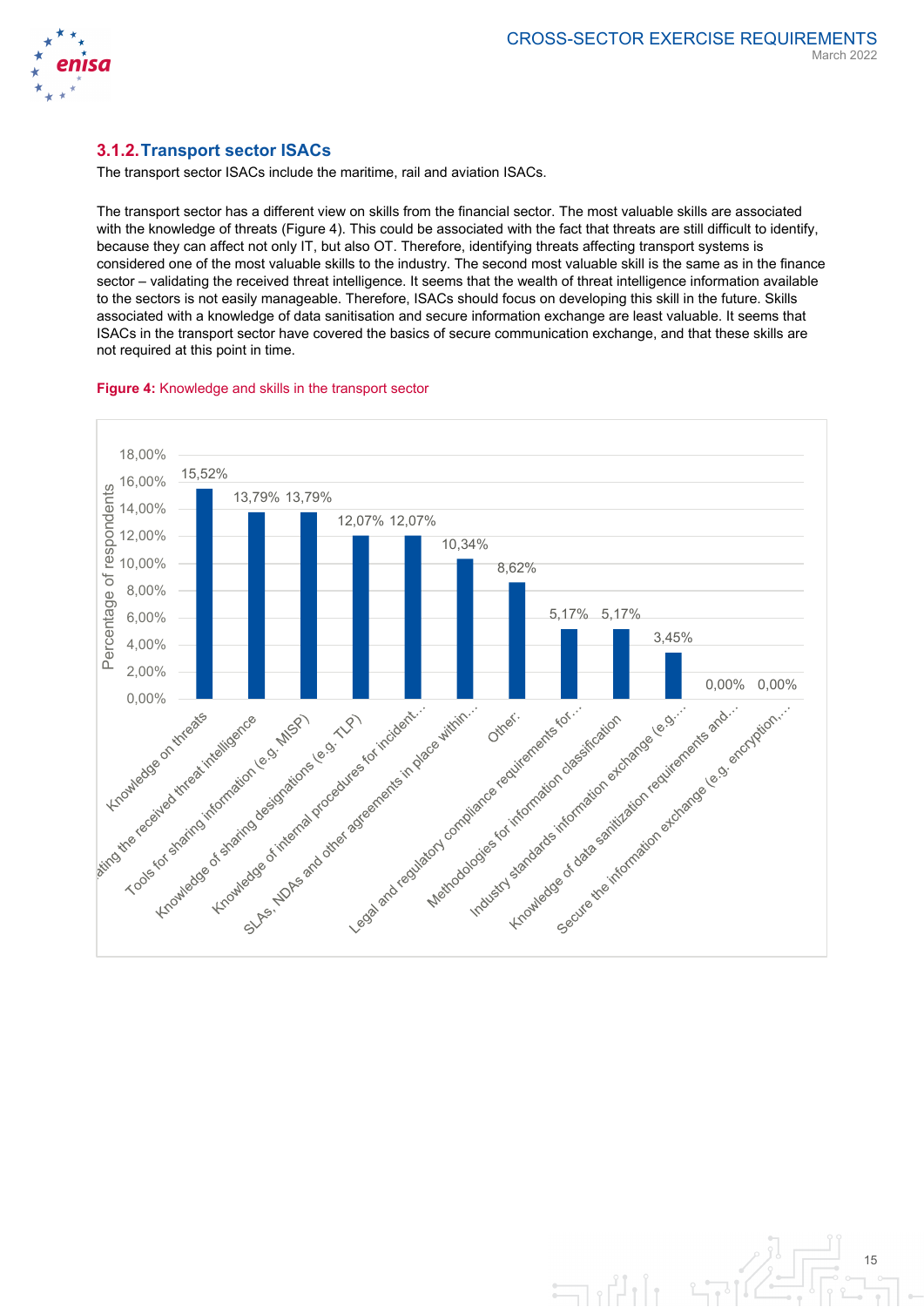

## **3.2. LEGAL AND COMPLIANCE SKILLS**

Respondents reported that the most important knowledge required is that of the regulatory environment applicable to threat information exchange. This, combined with the responses related to risk assessments and SLAs/NDAs, indicates that the highest-ranking skill set for EU ISAC operators is related to the legal and compliance framework. (Survey results: 'applicable legal and regulatory compliance requirement' – 33 points, rank 1; 'risk assessment' – 12 points, rank 6; and 'SLA/NDA' – 10 points, rank 7.)

#### **Why is this skill set important?**

As mentioned in Section 2.2, one of the major obstacles to information sharing identified by the survey participants is legal and regulatory obligations. Therefore, having concrete knowledge of the relevant requirements, how these may affect information sharing and how information sharing could be implemented in compliance with them is of paramount importance.

In more detail, this skill set includes the following.

- EU ISAC operators must understand and be able to apply the EU legal framework related to the directive on security of network and information systems, which mandates that information about cyberthreats and cyberincidents be made available to certain parties.
- Operators must understand and be able to apply the EU legal framework related to the GDPR, which mandates that personal information should be protected. Incident-related information often includes personal data. Processes should be put in place to allow the sharing of information that is valuable to all involved parties, without compromising the protection of the personal data of the data subject. These processes should be constructed in such a way that the main goals of information exchange are achieved along with GDPR compliance (e.g. the sender of the information retains the ability to correctly classify the information shared and the receiver of the information can manage the received information according to its classification and treat it accordingly).
- Operators must understand and be able to apply risk assessment methodologies. Compliance with legal and regulatory requirements is connected with risk assessment. Risk assessment is applicable to the early stages of information sharing (during the information classification process) and in the last stages during information handling and sharing by the recipient. Especially for the latter, owing to the differences in environments in which the ISACs operate, cross-sector information exchange also requires that the information is independently assessed by the receiving party to add further protection and classification if needed.
- Operators must have the knowledge, understanding and ability to understand and comply with SLAs and NDAs in place between ISACs to support information exchange. This skill includes having knowledge of the other parties' structures and of the procedures that will be deployed in relation to information exchange.

In the context of cross-ISAC skills, a mutual understanding of the regulations applicable to each of the domains in which the ISACs are operating may be beneficial to ISAC employees.

### **3.3. INFORMATION ANALYSIS AND TRIAGE SKILLS**

The second most important skill highlighted by the survey was knowledge in validating the received threat intelligence information. This, combined with the responses related to threat information and naming schemes and sharing designations, indicates that the second-highestranking skill set for EU ISAC operators is related to information analysis and triage. As ISACs are by nature information exchange points, it is crucial that ISAC members have strong informational skills. (Survey results: 'information validation' – 31 points, rank 2; 'knowledge of threats' – 25 points, rank 3; and 'knowledge of the TLP' – 19 points, rank 5.)

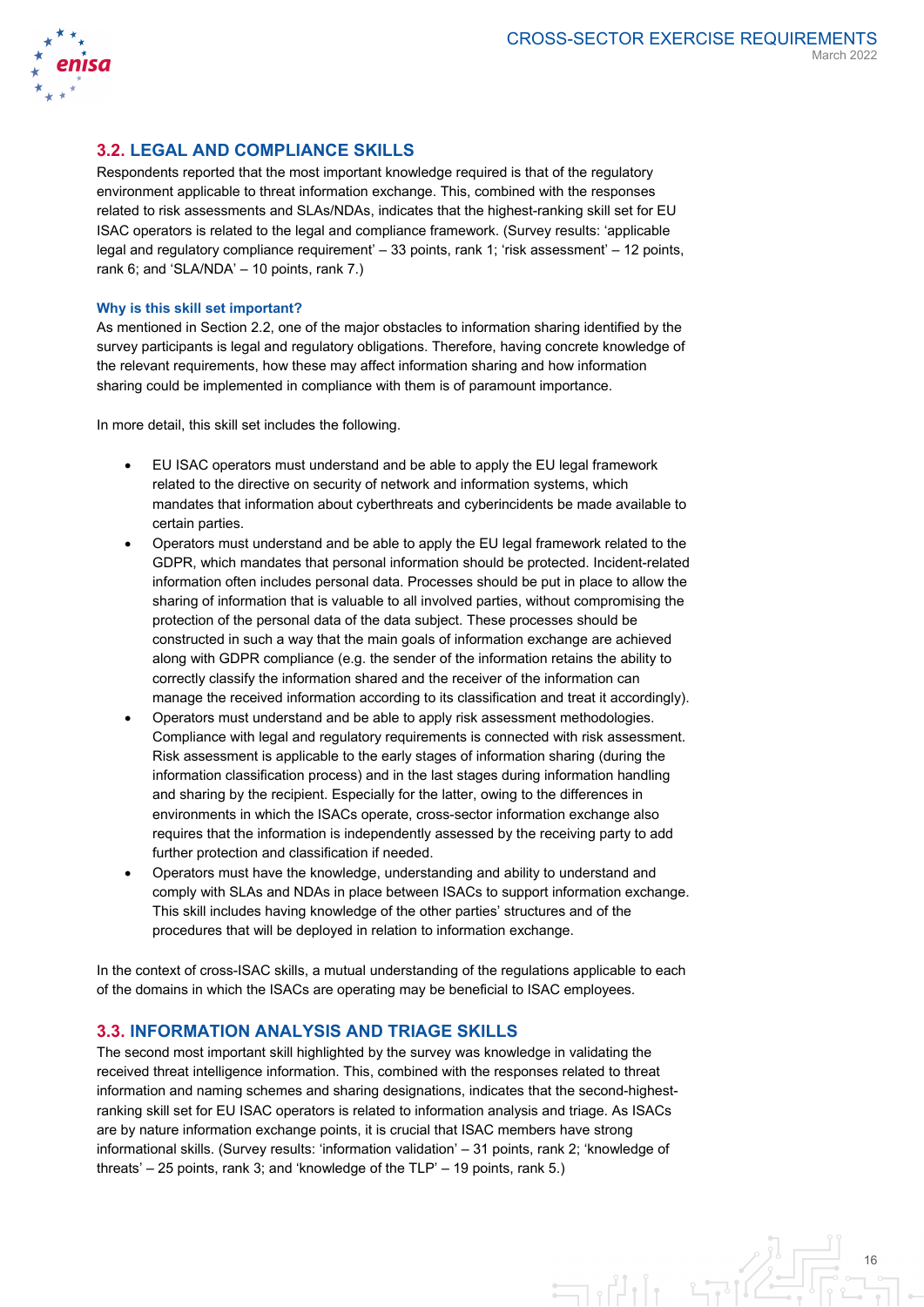

#### **Why is this skill set important?**

For information exchange to be effective and the desired goals to be achieved, it is important that the personnel involved have the ability to identify and understand the content and value of the information received and apply the appropriate processes.

During interviews, many interviewees mentioned that they were interacting with C-level executives. This skill set should therefore include a significant component related to the ability to communicate with C-level executives, ensuring that they understand the issues and are properly informed to make decisions in their own organisations.

This skill set includes **information quality assessment**, which is the core work of ISACs and therefore a core skill for ISAC employees. During the information quality assessment, the receiving party should assess various aspects of the information received, especially the trustworthiness of the source, its accuracy, its actionability and its relevance, and implement timely, suitable and specific actions.

- **Trustworthiness of the source.** One of the key elements of the quality assessment is the determination of the trustworthiness of the source of the information. If the source is not reputable or trusted, the information received should be viewed as such and if desired special validation processes should be implemented before any further decisions are implemented.
- **Accuracy of the information.** Information exchanged must be accurate to be actionable. ISAC employees must have the ability to evaluate the accuracy of the information received. In this context, the relevant personnel will need to evaluate the mechanisms through which the information has been collected, stored and transmitted, and contextual information about the source. This is closely related to the TLP and the various tools used.
- **Actionability of the information.** Information exchanged must be actionable, both for the ISAC and its constituency. The ISAC personnel involved in information sharing should have the knowledge and skills to decide if the information received should be shared, how it should be shared, and whether it should be associated with recommendations (and, if so, which ones). The above are closely related to the existence of knowledge of the threats, their naming conventions and their relative criticality.
- **Relevance of the information.** Information exchanged must be of interest to the organisations or industry sector receiving it. In the context of cross-ISAC information exchange, the ISAC personnel involved in information sharing must be able to understand the needs of their peers in other sectors and decide if the information collected is relevant to them. This usually requires predetermined and jointly negotiated criteria for information of interest, and ISAC employees should be trained on the use of these criteria.
- **Specific actions.** The information must be sufficiently precise to enable the receiving ISAC to act on it. As with relevance, this requires predetermined and jointly negotiated criteria for information of interest, and the ISAC personnel involved in information sharing should be trained on the use of these criteria.
- **Timely actions.** Timeliness is of the utmost importance for information sharing. Information shared too late has limited value for the ISAC's constituency. Information shared too early may be incomplete or inaccurate. The ISAC personnel involved in information sharing must decide if the quantity and stability of the information collected is sufficient to make sharing relevant to the other ISACs.

In general, the ISAC personnel involved in information sharing must be able to decide when to invest in harvesting and analysing information about a specific incident before sharing, and when to stop gathering information and investing in communication and analysis. This is a

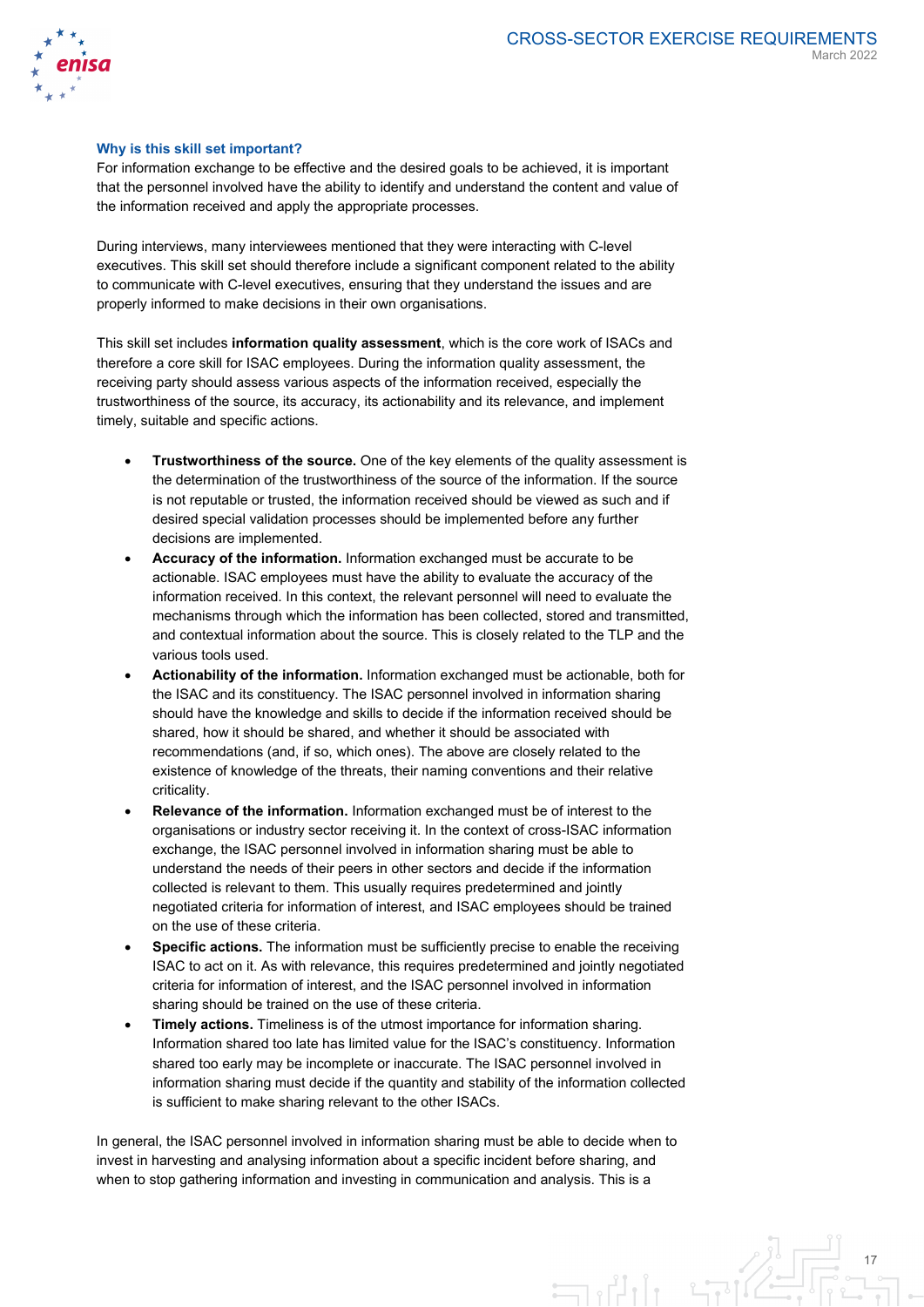

difficult trade-off and experience helps in the honing of this skill. The related knowledge and skills are prime candidates for interactive learning and hands-on exercises.

## **3.4. TECHNICAL SKILLS FOR SHARING INFORMATION**

The fourth most important set of skills highlighted by the survey were those related to tools for sharing information. This, combined with the responses regarding the information representation standards and languages and the data sanitisation techniques, indicates that an important skill set for EU ISAC operators is related to tools that facilitate the accurate and efficient exchange of information. As cybersecurity is a highly technological domain, technical skills were expected to be important for the proper exchange and handling of information. (Survey results: 'knowledge of tools for information sharing' – 23 points, rank 4; 'knowledge of information representation standards and languages' – 6 points, rank 8; 'data sanitisation requirements and techniques' – 5 points, rank 9; and 'specific cybersecurity standards' – 5 points, rank 9.)

#### **Why is this skill set important?**

As mentioned in Section 3.3, information involved in exchanges between ISACs should possess specific high-quality characteristics, and the exchange of information should be implemented in accordance with specific time limitations, in order for the information to be effective for and valuable to all involved parties. This combination of requirements has led to the increased utilisation (or desirability) of specific tools (e.g. MISP). Knowledge of the correct, effective and efficient use of these tools and the implementation of the actions required to process information (incoming or outgoing) is needed by the ISAC personnel involved in information sharing.

As there are a number of tools available, and because effective training can be implemented only if focused on a specific tool, the survey included a question regarding participants' preferences for tools (Figure 5).



#### **Figure 5:** Preferences for tools

The relatively high preference for MISP may be attributed to the fact that, during the interviews, several parties mentioned their desire to use MISP (either by choice or owing to pressure from their constituency), or that they have deployed a MISP instance that is not yet in full production. In addition, several ISACs are closely cooperating with CERTs, and MISP is clearly the tool of choice for many of the CERTs in Europe.

In more detail, this skill set includes the following.

18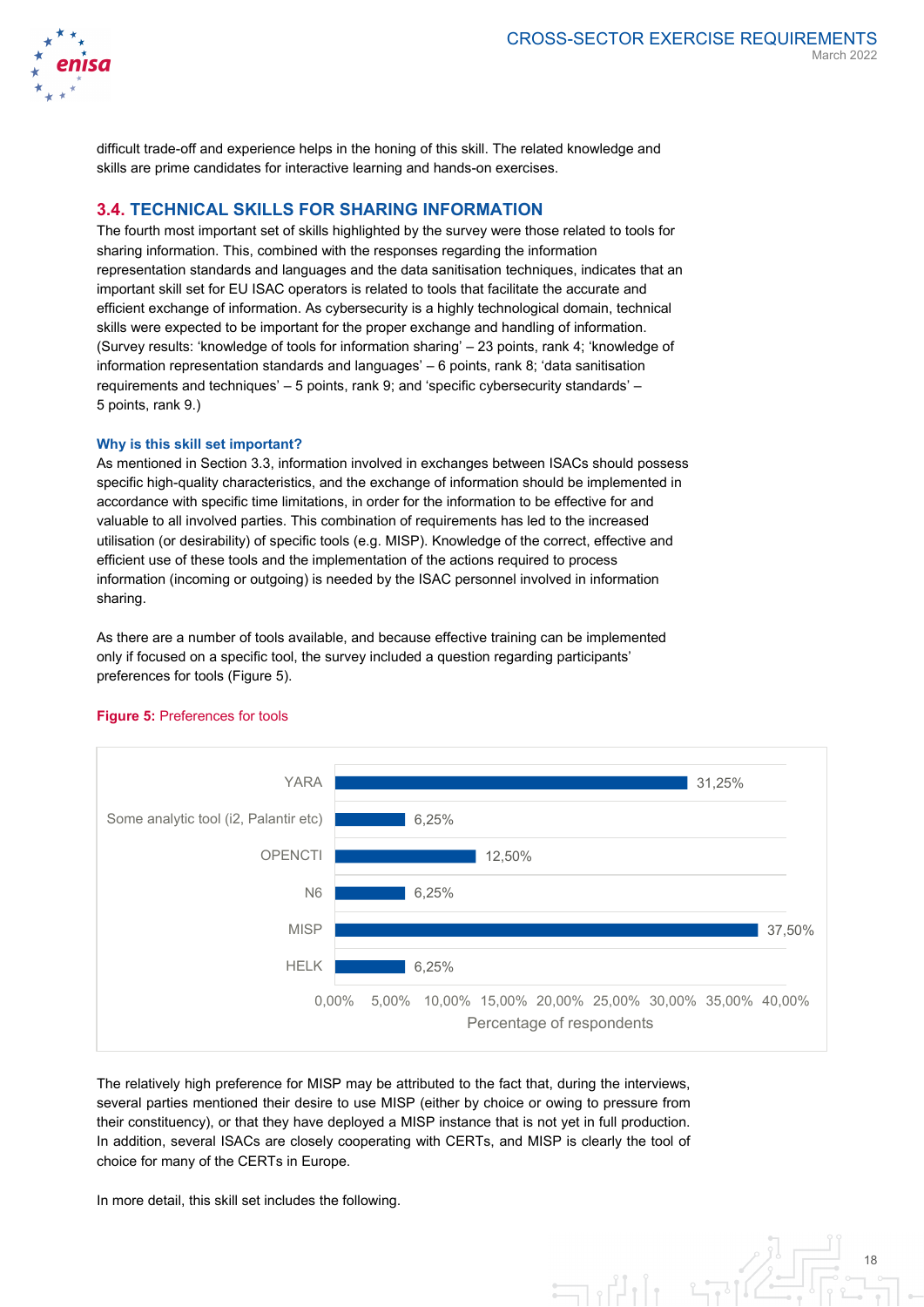

- **MISP.** MISP is a complex tool. The ISAC personnel involved in information sharing must be able to filter information relevant to cross-sector analysis. This involves personnel having access to and using the right tools and filters (already in place) or developing and deploying their own filters. The ISAC personnel involved in information sharing should have a deep understanding of the capabilities and constraints of the MISP and use it as effectively as possible.
- **Standard databases such as CVE, Common Platform Enumeration (CPE) and MITRE ATT&CK.** The ISAC personnel involved in information sharing must leverage the existing information in these databases, as they provide a common platform for expressing events of interest. Using these standard databases supports the goals of information accuracy, relevance and actionability.
	- CVE is a dictionary of vulnerabilities, best accessed through the National Vulnerability Database of the National Institute of Standards and Technology. CVE provides a common source of information that enables precise identification of vulnerabilities, ensuring appropriate risk analysis, the identification of vulnerable systems, impact and potential remediations. Properly tagging with the appropriate CVE (and CPE) is done by the sender of the information and is key to the proper handling by the recipient.
	- $\circ$  CPE is a dictionary of vulnerable software and hardware products. It provides the product identification for CVE in the National Institute of Standards and Technology's national vulnerability database. It is a key element of CVE, along with the common vulnerability scoring system.
	- o MITRE ATT&CK provides a base to enable knowledge about attacker tactics and techniques to be standardised. It provides a common high-level description of attacker activities, facilitating information sharing. It proposes mitigation methods to limit attacker activities when such activities are discovered in an organisation.
- **Standard IoC description languages such as YARA.** These enable the accurate configuration of detection sensors with regard to the threat.
	- YARA is a tool and language used by malware researchers to search for specific patterns in files to detect the presence of malware. The YARA language has been widely adopted to describe indicators of compromise. Using YARA supports the goals of information accuracy, relevance and actionability.

In the context of cross-ISAC skills, a mutual understanding of the applicable standards in each of the domains in which the ISACs are operating may be beneficial to the ISAC personnel involved in information sharing.

In general, the ISAC personnel involved in information sharing must be able to effectively and efficiently use the agreed tools for information sharing. The related knowledge and skills are prime candidates to be addressed through interactive learning and hands-on exercises.

# **3.5. OTHER SKILLS**

The survey also shows that certain skills are less important for ISACs. The skills not ranked are more 'generic' skills that are further away from the core competences of ISACs (e.g. general intelligence information analytical skills (not tools but frameworks, etc.), communication and group facilitation skills, and applied knowledge of different security measures to be implemented to secure information exchange (e.g. encryption and transfer protocols)).

#### **3.6. SUMMARY**

The different ISACs have different knowledge and skills needs.

Table 1 provides a summary of the knowledge and skills needed as reported by the EU ISACs.

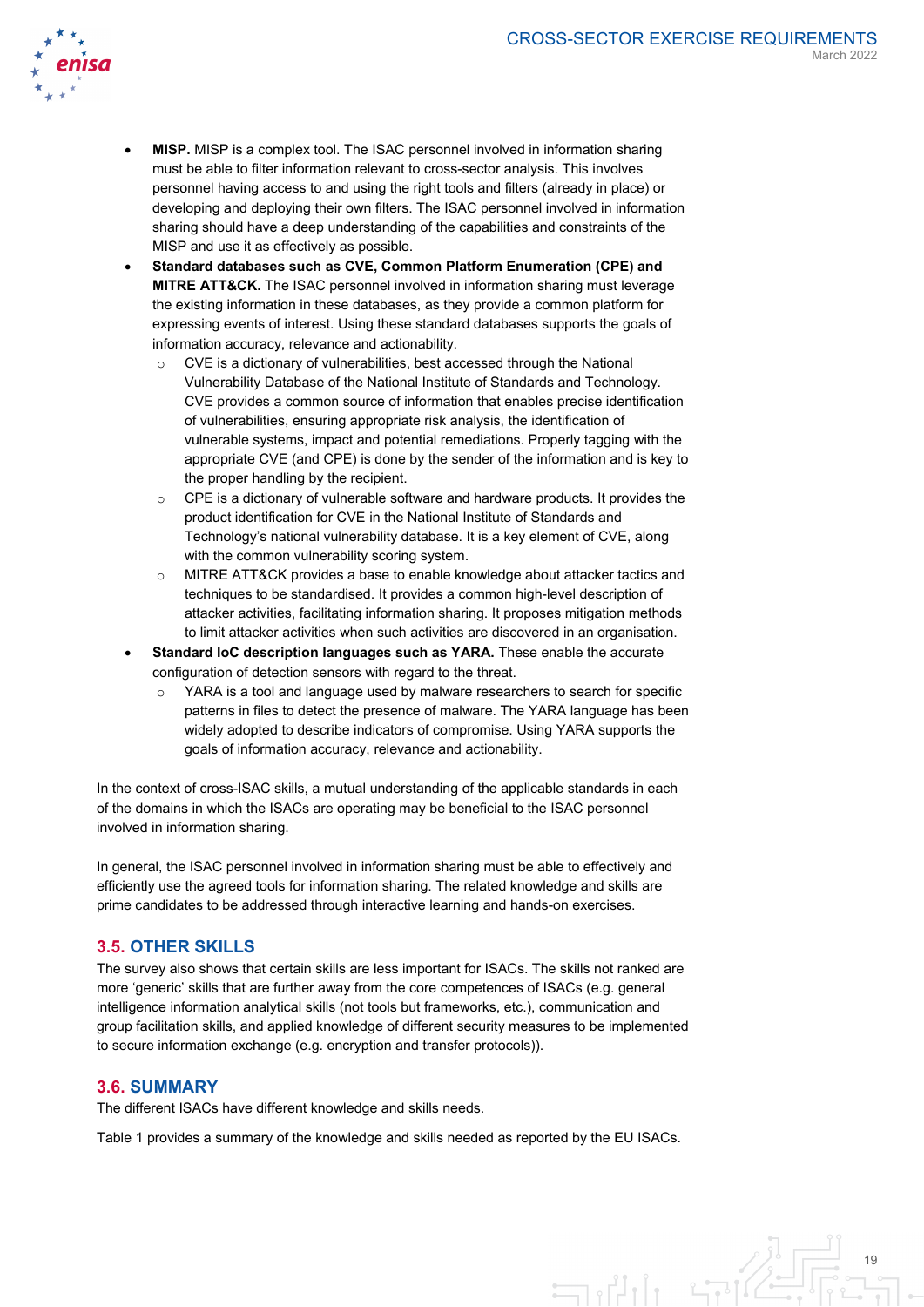

#### **Table 1:** Ranking of knowledge/skills by importance

| Order of<br>importance | Knowledge/skills                                                                                                                                                                    |  |  |  |  |  |  |  |
|------------------------|-------------------------------------------------------------------------------------------------------------------------------------------------------------------------------------|--|--|--|--|--|--|--|
| <b>Most important</b>  | Knowledge of applicable legal and regulatory compliance requirements affecting threat<br>information exchange (e.g. data retention, attribution, PII and cross-border prohibitions) |  |  |  |  |  |  |  |
|                        | Knowledge of validating the received threat intelligence information (making sure that it is of<br>high quality, actionable, accurate, relevant and specific)                       |  |  |  |  |  |  |  |
|                        | Knowledge of threats (e.g. loC, CVE and other relevant schemes)                                                                                                                     |  |  |  |  |  |  |  |
|                        | Tools for sharing information (e.g. MISP)                                                                                                                                           |  |  |  |  |  |  |  |
|                        | Knowledge of sharing designations (e.g. TLP)                                                                                                                                        |  |  |  |  |  |  |  |
|                        | Risk assessment methodologies and tools to be utilised for classification of the information<br>received.                                                                           |  |  |  |  |  |  |  |
|                        | Knowledge of internal procedures for incident handling (if sensitive data is leaked)                                                                                                |  |  |  |  |  |  |  |
|                        | Knowledge of the specifics of SLAs, NDAs and other agreements in place within the ISAC<br>(describing the responsibilities of its members and participating organisations)          |  |  |  |  |  |  |  |
|                        | Applied knowledge of industry standards related to the threat information exchange (e.g. TAXII,<br>STIX, CybOX and CIF)                                                             |  |  |  |  |  |  |  |
|                        | Knowledge of data sanitisation requirements and techniques                                                                                                                          |  |  |  |  |  |  |  |
|                        | Knowledge of newly created railway-specific cybersecurity standards (e.g. IEC62443 deviated<br>standard and TSI.57001)                                                              |  |  |  |  |  |  |  |
|                        | General intelligence information analytical skills (not tools but frameworks, etc.)                                                                                                 |  |  |  |  |  |  |  |
|                        | Communication and group facilitation skills                                                                                                                                         |  |  |  |  |  |  |  |
|                        | Knowledge of how to establish trust between the ISACs and their members                                                                                                             |  |  |  |  |  |  |  |
| Least<br>important     | Applied knowledge of different security measures to be implemented to secure information<br>exchange (e.g. encryption and transfer protocols)                                       |  |  |  |  |  |  |  |

In conclusion, the following knowledge and skills were identified as most important for the ISACs in order to facilitate effective information exchange:

- knowledge of applicable legal and regulatory compliance requirements affecting threat information exchange (e.g. data retention, attribution, PII and cross-border prohibitions);
- knowledge of validating the received threat intelligence information (making sure that it is of high quality, actionable, accurate, relevant and specific);
- knowledge of threats (e.g. IoC, CVE and other relevant naming schemes);
- tools for sharing information (e.g. MISP).

Regarding the last point (tools for sharing information), the responses to the question on the tool that ISACs would like to be trained on were split mostly between MISP (46 %) and YARA (38 %). They should be considered in different scenarios, however, as MISP is generally focused on threat and intelligence sharing, while YARA is more focused on malware analysis.

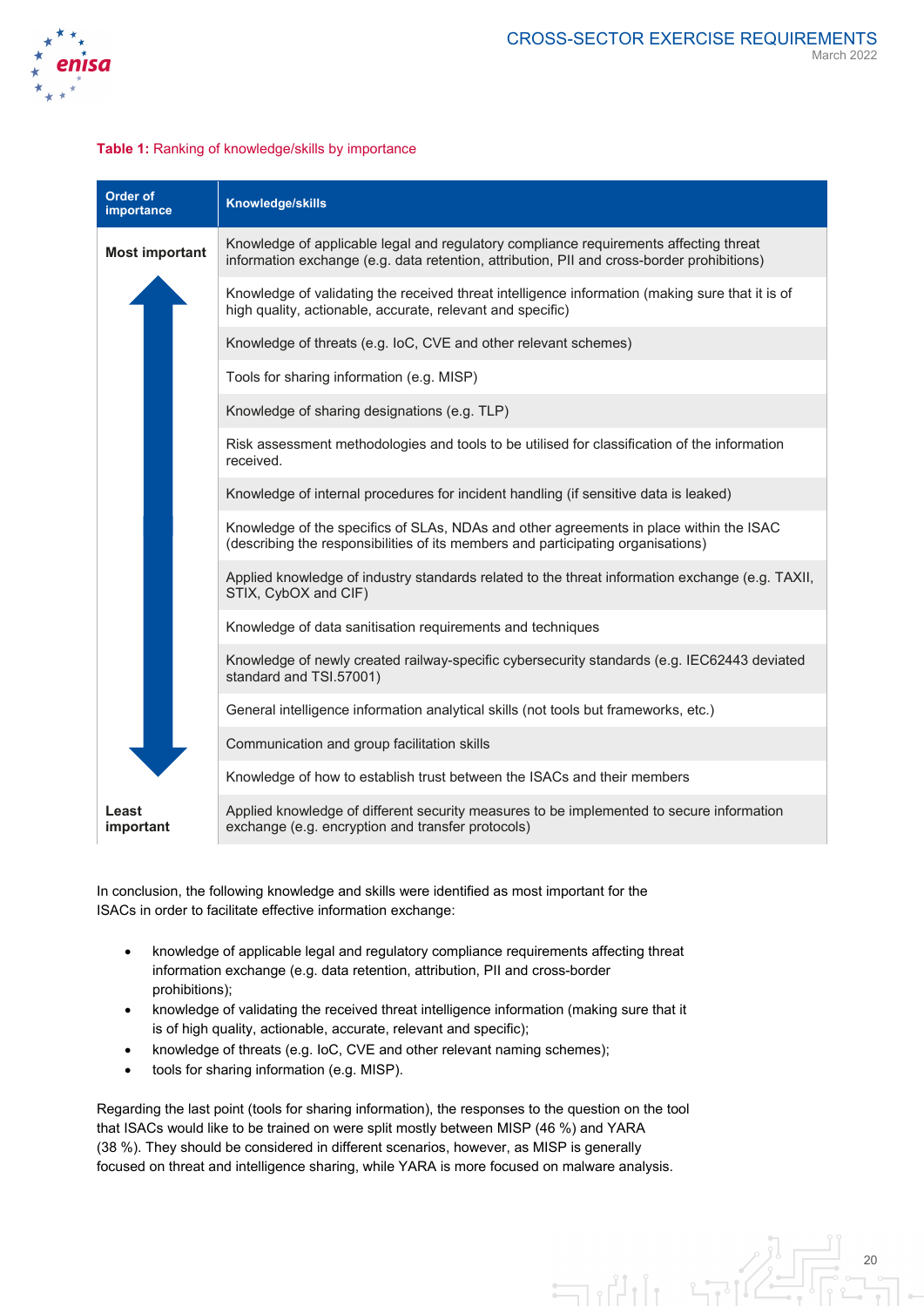

Finally, based on the responses to the question on preferences for training methods, the survey shows that all the delivery methods were deemed acceptable, with a slight preference for faceto-face training (Figure 6). This preference should be considered during the design of the relevant training courses.

#### **Figure 6:** Preferences for training methods



In summary, the skills required for cross-sector information exchange cover the following.

- **Legal and regulatory framework.** Beyond regulations that are applicable to all sectors, understanding of sector-specific regulations and context may be required to facilitate the exchange of information on cross-sector cyber incidents, indicators of compromise and early warnings of ongoing malicious activity, among other things.
- **Information analysis and triage skills.** In the context of cross-sector information exchange, ISAC operators should be able to rely on pre-negotiated criteria to decide when a piece of information is relevant to another sector. This should be complemented by the practical evaluation of the value of the information. Another key aspect of information analysis is being able to synthesise the information for C-level decision-makers.
- **Technical skills.** The required technical skills are quite standard in the ISAC community and are in general similar to those required by CERT personnel.

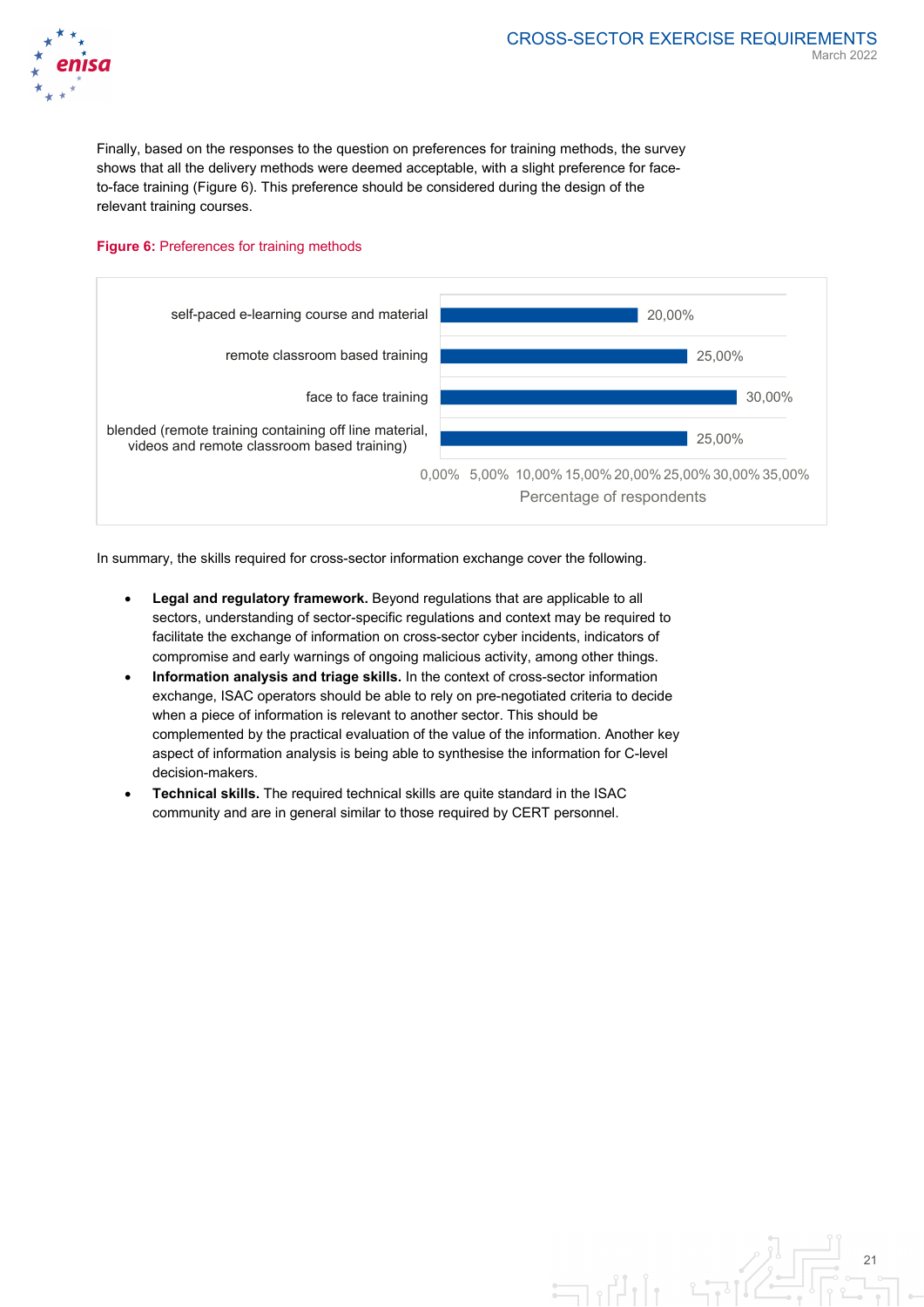

# 4. CROSS-SECTORAL **EXERCISES**

# **4.1. REQUIREMENTS FOR CROSS-SECTORAL EXERCISES**

In this section we assess the needs and requirements for conducting cross-sectoral ISAC exercises. The aim is to check what types of exercise, methods of exercise, delivery, organisation, and resources – those already available and those that need to be created/developed – would be the most suitable and useful for ISACs, bearing in mind their stages of development and maturity levels.

For a better understanding and to enhance the survey analysis we introduced several definitions related to the cyber exercises' domain in general.

### **4.1.1. Stakeholders**

Table 2 shows the types of potential stakeholders involved in exercises and descriptions of their roles and responsibilities. Depending on the type and scope of an exercise, all roles listed below may or may not be necessary.

#### **Table 2: Exercise Stakeholders Type**

| <b>Type</b>         | <b>Description</b>                                                                                                                                                                                                                                                                                        |
|---------------------|-----------------------------------------------------------------------------------------------------------------------------------------------------------------------------------------------------------------------------------------------------------------------------------------------------------|
| <b>Sponsors</b>     | Sponsors take responsibility for the exercise programme and grant a<br>clear mandate and full authority to the exercise leadership and design<br>teams; approve overall programme goals and objectives; advocate within<br>the organisation to other executives/managers and stakeholders                 |
| Leadership          | The leadership is responsible for overseeing all aspects of the table top<br>cyber exercise, using a strategic approach; for assigning resources as<br>needed and enforcing stakeholders' commitments; and for tracking the<br>progress of the action/improvement plan and its enforcement                |
| <b>Planners</b>     | The group administratively responsible for planning and executing the<br>exercise in a realistic manner; for organising the additional resources<br>required; and for representing all key constituencies, including observers                                                                            |
| <b>Facilitators</b> | Facilitators lead participants through the exercise by setting the context<br>and facilitating discussion to ensure that they remain aligned with the<br>scope of the exercise within its given time frame                                                                                                |
| <b>Observers</b>    | A limited group that passively witnesses/observes the proceedings and<br>course of events, taking notes of participants' actions, decisions and<br>effectiveness. Its aim is to provide feedback; to assess the preparations<br>of the organisations or individuals within them; and to learn lessons for |

22

LEIG

 $\exists \mathbf{u}$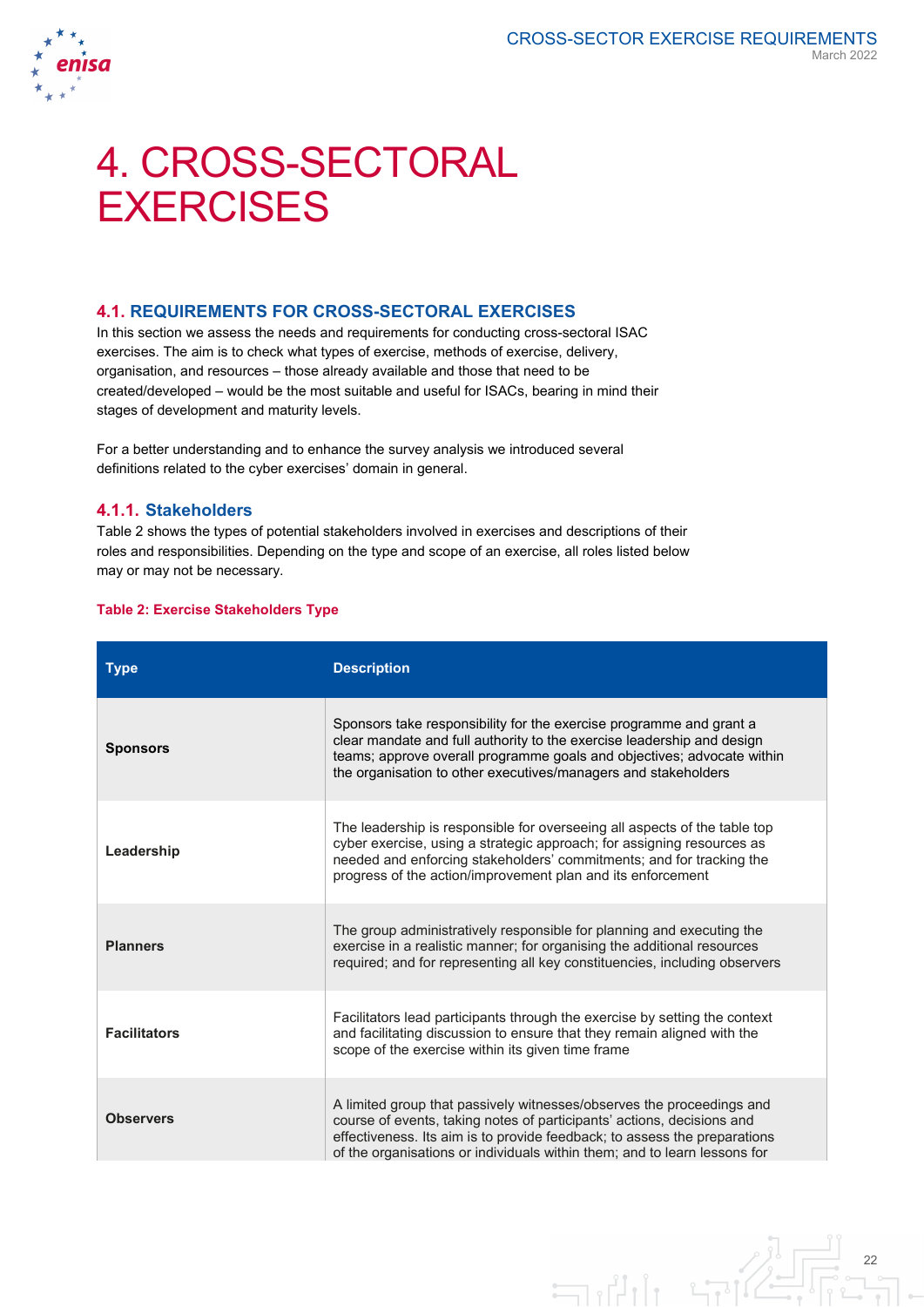

|                             | future exercises through after-action reports, which include<br>recommendations on how to amend plans to address these gaps                                                                |
|-----------------------------|--------------------------------------------------------------------------------------------------------------------------------------------------------------------------------------------|
| Participants / role players | Participants / role players participate or simulate one specific role or<br>multiple specific roles during exercises and initiate actions to handle,<br>respond to or mitigate the injects |
| Very important persons      | These are visiting individuals from top management layers of participating<br>organisations, or third-party organisations with an interest in running<br>exercises                         |

# **4.1.2. Activities**

- An exercise is a simulated operation involving planning, preparation and execution that is carried out for the purpose of training and evaluation.
- Table top exercises are discussion-based sessions where team members meet in an informal classroom setting to discuss their roles during an emergency and their responses to a particular emergency situation.
- A hotwash is a debrief conducted immediately after an exercise or test with staff and participants.
- A cold debrief is a post-exercise activity where individuals or teams are provided with feedback sometime after the exercise, including improvements that can be made to processes and outcomes, and potentially an action plan. Such feedback usually involves the use of objective performance data.

# **4.1.3. Deliverables**

 $\overline{a}$ 

- An exercise scenario describes the strategic and operating environment in sufficient scope and detail to allow the accomplishment of the exercise and training objectives.
- An after-action review is an analytical review of training events that enables the training audience, through a facilitated professional discussion, to examine actions and results during a training event.
- A corrective action report addresses areas of assessment, gaps and corrective actions to remedy the gaps.

There are several types of cybersecurity exercises, usually depending on the participants' roles within their organisations and sponsors' expectations:

- governance-oriented or organisational exercises, with senior-level involvement, usually constructed as table top exercises with the goal of confirming the existence of specific processes and activities and organisations' level of preparedness;
- operationally oriented exercises, designed to test organisations' ability to roll out predefined sets of rules, processes, procedures and tools;
- technically oriented exercises, designed to test and improve highly technical skills possessed by the ISACs' technical staff;
- mixed types of exercises that are conducted concurrently or one after the other in a logical sequence, such as the Cyber Europe sets of exercises ([7](#page-23-0)).

As shown in Figure 7, more than two thirds (above 70 %) of the respondents stressed their need to participate in high-level organisational (40 %) and operational (35 %) exercises. Some 20 % of respondents signalled their need to organise technical exercises. As concluded from the interviews, most of the ISACs surveyed are at an early stage of development and are

<span id="page-23-0"></span> $(7)$  Cyber Europe has a 2-year cycle and at the time of writing the next exercise is to be held in June 2022.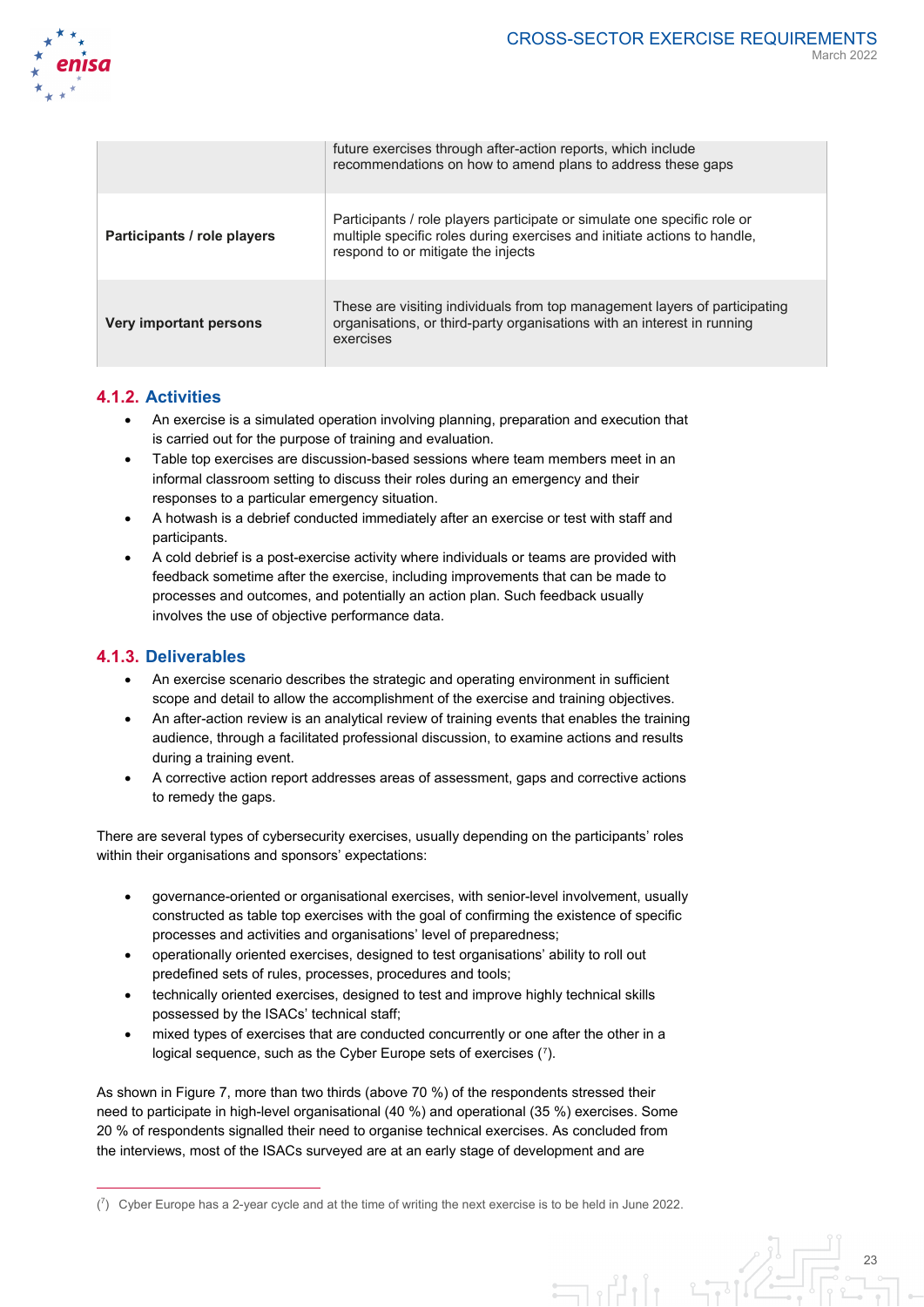

focused on establishing a clear structure and mandate and trust-building mechanisms, so it is understandable that they have a need for high-level exercises at this stage of development. In the natural evolution of any group/entity such as an ISAC, there is a need to conduct both governance-oriented or organisational exercises, and technical exercises for day-to-day activities, but structuring is required to reach a high maturity level.



#### **Figure 7:** Preferences for types of exercise

Some respondents stressed the need to conduct all levels of exercises at some point and the need for all exercises to be practical in order to simulate real-world situations and test the communication mechanisms between ISACs and sectors. Exercises are seen as a way to validate the models deployed and identify gaps and blind spots in the global processes of incident handling in ISACs' communities.

Moreover, cybersecurity is a multidisciplinary domain covering a wide range of topics, aspects and areas. As it is impossible to cover them all in a single exercise, one of the aims of this report was to identify the areas or domains of cybersecurity perceived by participants as the most important to cover in the exercises.

Participants were asked to rate their preferred exercise subjects from 1 to 5, with 1 being the most preferred and 5 being the least preferred. Results were then analysed according to the number of votes for each subject and the ratings provided by the participants, and presented as votes for each subject. As shown in Figure 8, the two subjects with the most votes were 'incident response' and 'crisis management', followed by 'information correlation' and 'situational awareness'. The least important subjects of cross-sectoral exercises, according to the survey, were 'reporting to your constituency and getting feedback' and 'state emergency response'. The responses provided and this analysis clearly align with the general mandate of the ISACs as organisations in which exchanging information during incident management or crisis management processes is the most important task.

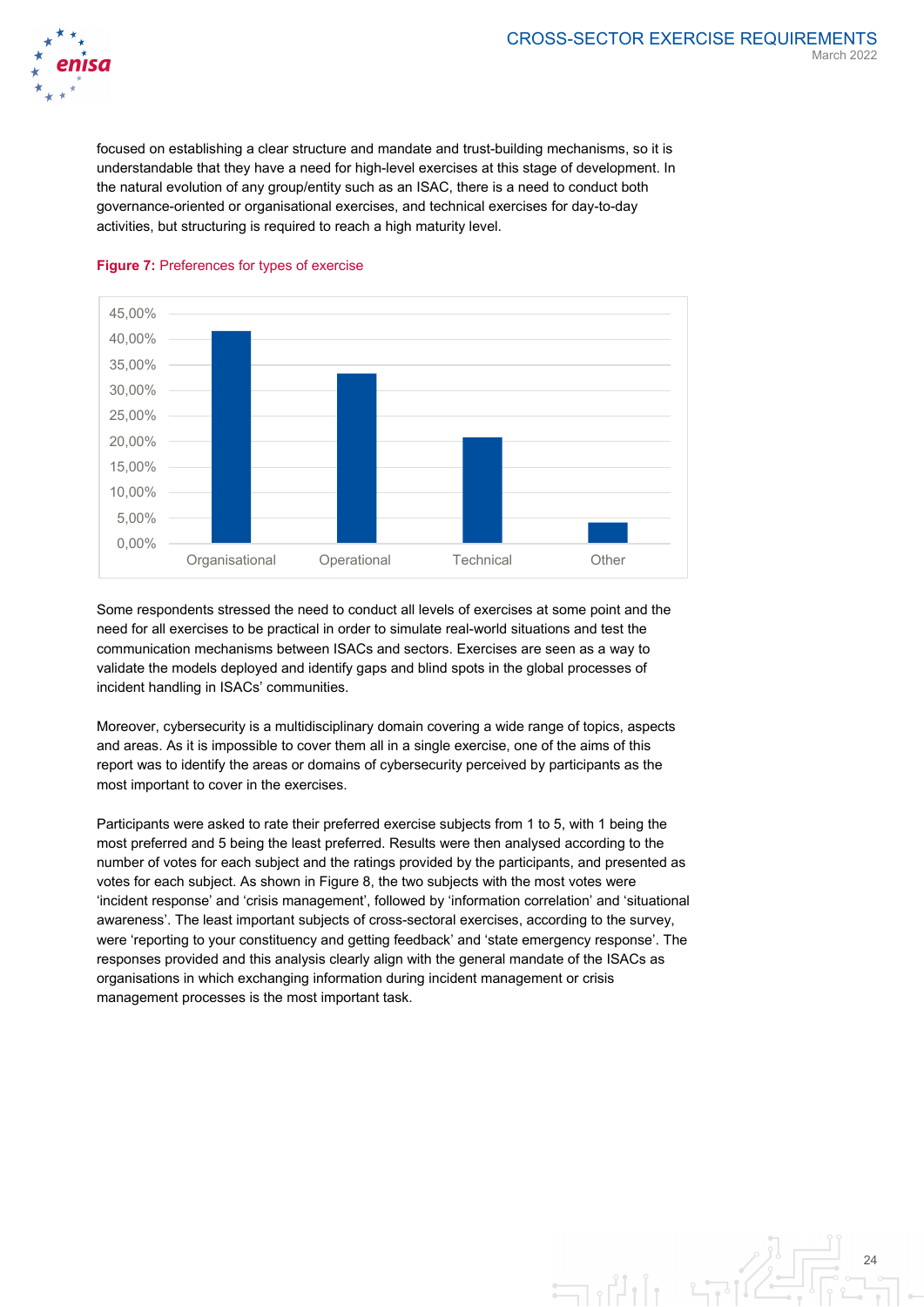





#### NB: SOP, standard operating procedure.

Each exercise is built on an imaginary scenario that can create a stage for testing reactions, operational procedures and cross-sectoral communities. Unfortunately, the real-world cyber landscape offers a wide range of scenarios, as the number of attacks and new attack vectors are constantly rising. Even though real-life cases may well be different from previously run exercises, the latter will benefit ISACs by training stakeholders and giving them confidence in the processes and procedures that have been designed, proof-tested, and eventually improved and updated.

Participants were asked to rate their preferred exercise scenarios from 1 to 5, with 1 being the most preferred and 5 being the least preferred. Results were then analysed according to the number of votes for each subject and ratings provided by the participants, and presented as votes for each subject. As shown in Figure 9, the most preferred exercise scenario was the 'attack on key vendors / third parties', followed by the 'ransomware attack' scenario. The least preferred scenario was 'false flags', which is best applied in a mature context. Bearing in mind that recent global cybersecurity incidents and crises involved vendor / third-party attacks followed by ransomware deployment (and later extortion), it is clear why the participants chose this type of attack scenario as the most suitable for a cross-sectoral exercise, as these are currently considered the most significant global cyberthreats, as mentioned in the various ENISA threat landscape publications.

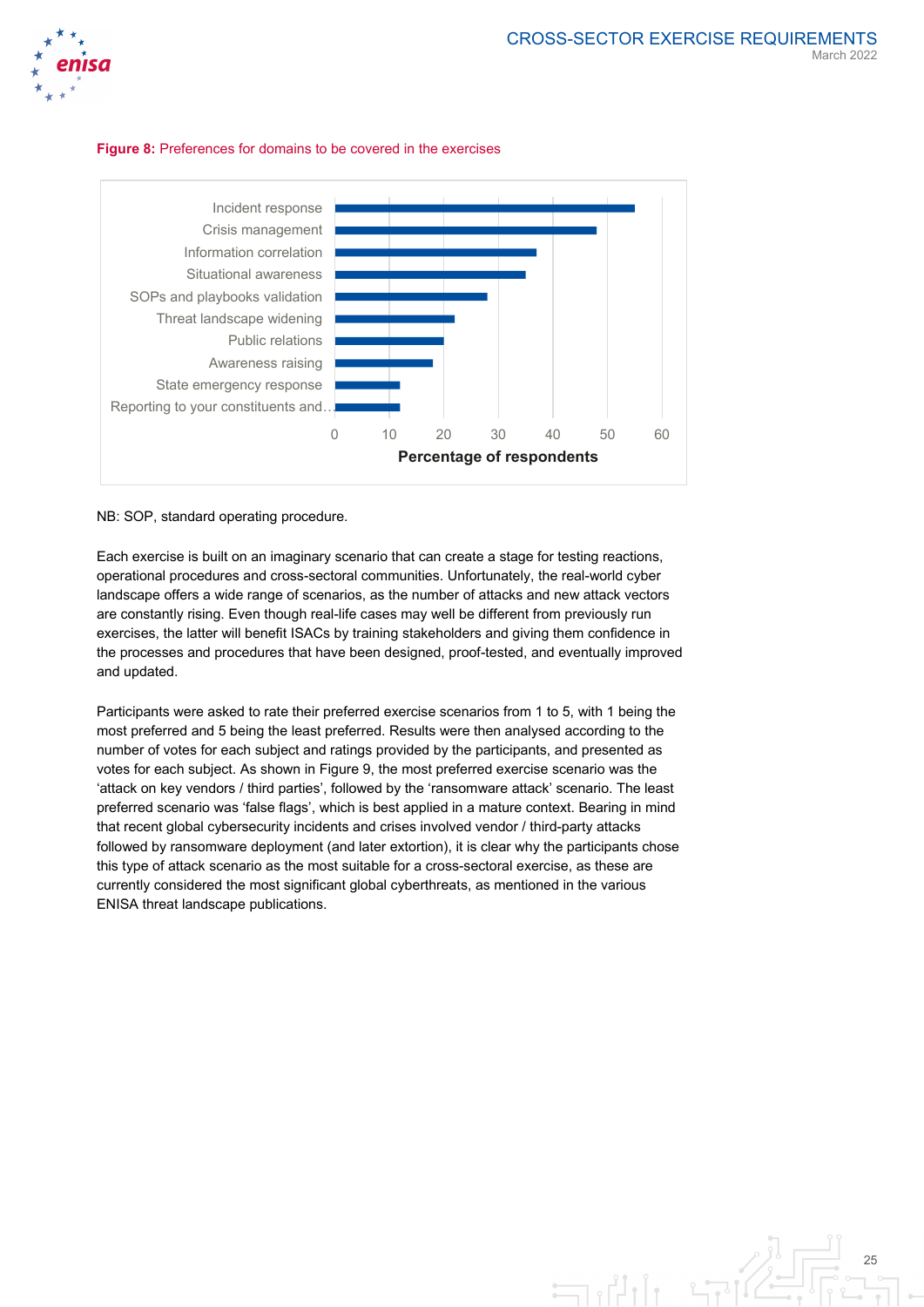

#### **Figure 9:** Preferences for exercise scenarios



Along with the expectations on cross-sectoral exercises, types and possible scenarios, through the survey and this report we also aimed to assess the level of preparedness of ISACs to participate in the exercises. The success and purpose of every exercise fully correlates with the participants' level of preparedness and established capabilities. Among the resources necessary for participating in the exercises, human resources are the most important.

The analysis we conducted based on the survey results shows that this may be the major obstacle to and challenge in organising large-scale cross-sectoral ISAC exercises (Figure 10). Almost 40 % of the respondents signalled that their ISAC is 'currently lacking in human resources, or expecting workloads that do not permit other activities'. The other 40 % are both fully equipped and fully skilled regarding human resources to participate in the exercise or have plans to improve skills in the near future.



#### **Figure 10:** Human resources

The respondents also stressed that they would be willing to reallocate their resources as necessary to participate in the exercises if participating would be of value to their members and sector.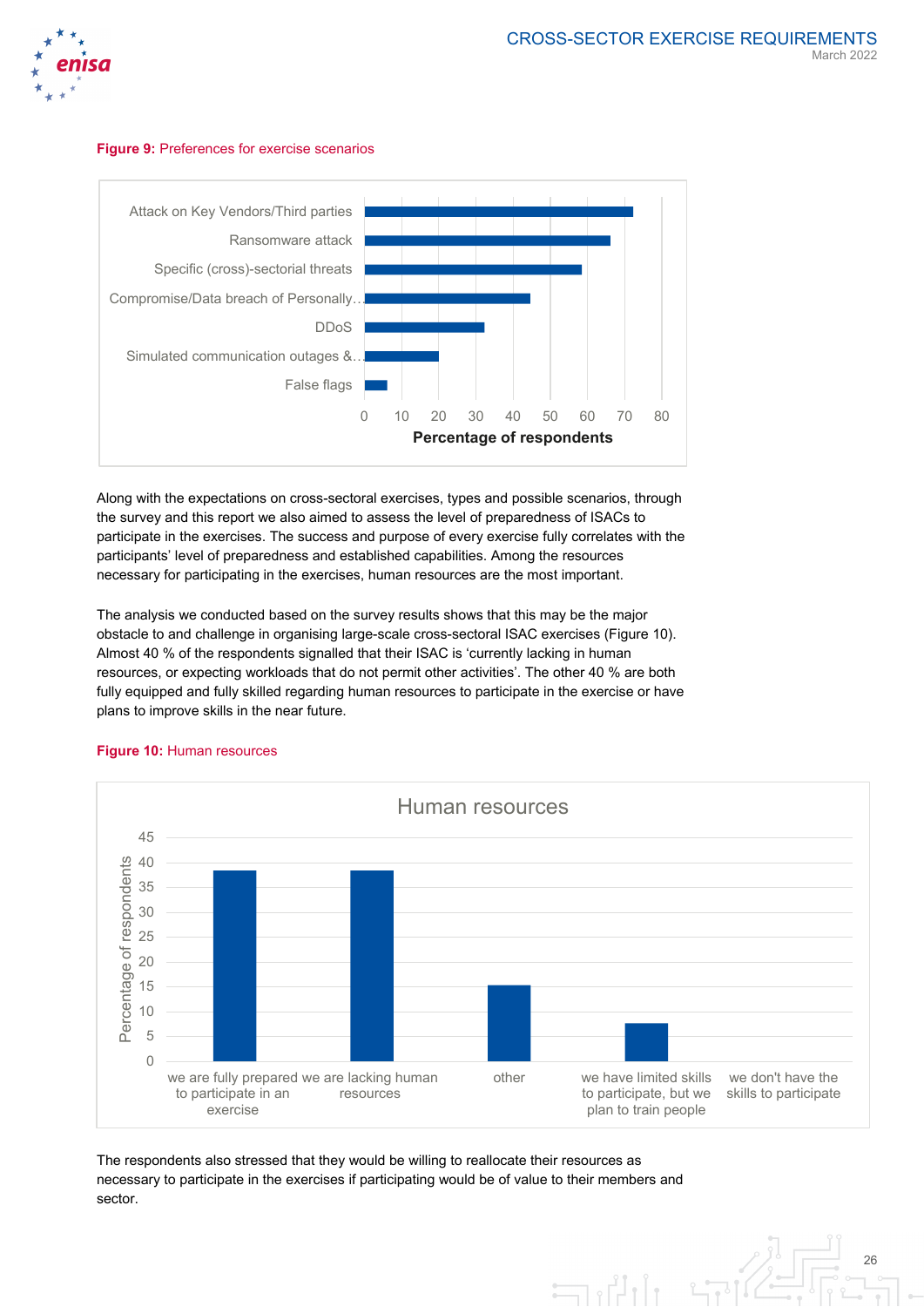

Preparing, planning and participating in the exercises usually requires taking over some of the exercise roles. The usual roles and the roles used for the purposes of the survey are shown in Table 3.

#### **Table 3: Exercise team roles**

| Team                     | <b>Description</b>                                                                                                                                                                               |
|--------------------------|--------------------------------------------------------------------------------------------------------------------------------------------------------------------------------------------------|
| Leadership team          | Responsible for overseeing all aspects of the table top cyber exercises, using<br>a strategic approach                                                                                           |
| <b>Planning team</b>     | Advises and validates the development of the exercise scenarios / injects<br>and objectives                                                                                                      |
| <b>Facilitation team</b> | Leads participants through the exercises by setting the stage and facilitating<br>discussion                                                                                                     |
| <b>Observer team</b>     | Witnesses the proceedings and events and assesses the preparations of<br>organisations or individuals within them and gives recommendations on how<br>their plans can be amended to address gaps |

Like the finding that a high percentage of ISACs lack the human resources needed to participate in cross-sectoral exercises, the analysis of the survey showed that small percentages of the ISACs surveyed are willing to take leadership (23 %) or planning (23 %) team roles. In line with this finding, the highest percentage of ISACs (38 %) were willing to take the least demanding observation team role. This suggests that lack of human resources and appropriate skills may be a significant obstacle to and challenge in organising cross-sectoral exercises. **However, for an exercise to be fully useful, ISACs should not just observe – ISAC core team members should do what they would actually do if there was a real incident/crisis.**

When it comes to taking roles in cross-sectoral exercises, almost 90 % of the respondents described ENISA taking over the leadership, planner or facilitator role. **Like the abovementioned conclusion, for an exercise to fulfil its purpose, ISAC core team members should be at least planners, with some involvement in facilitation activities too.**

Besides the human resources necessary for successful cross-sectoral exercises, there are other types of resources and activities that can be regarded as prerequisites for establishing a good basis and exercise environment. For the purpose of this report, we surveyed participants on the importance of the following resources and activities:

- a dedicated communication platform,
- alternative/backup communication platforms,
- holding initial, midterm and final planning meetings,
- guidelines and instructions,
- 'getting to know the participants' sessions.

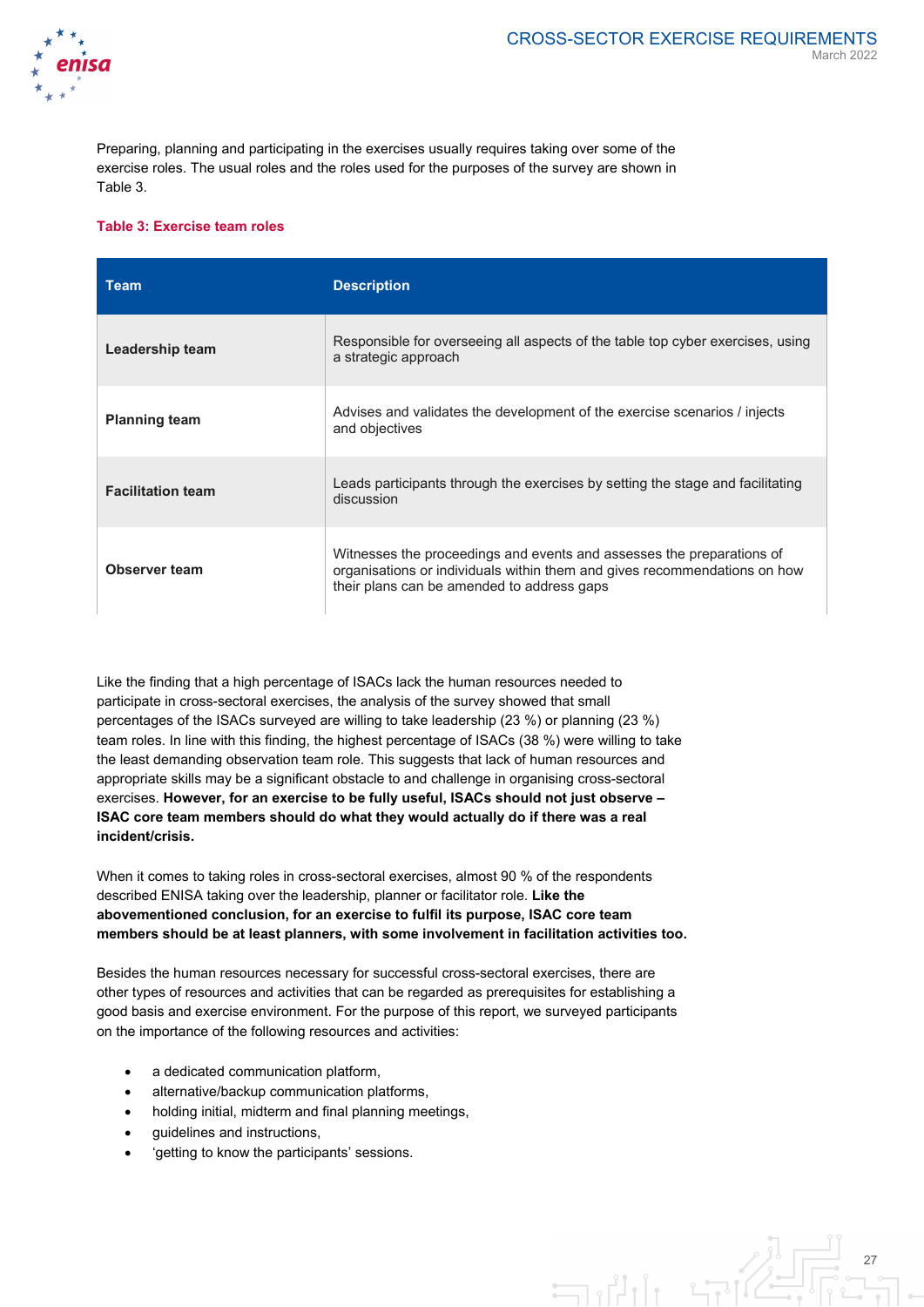

A large majority of respondents (60 %) reported that holding initial, midterm and final planning meetings was the most important activity, followed by the existence of a dedicated communication platform and guidelines and instructions. Besides the listed resources and activities, participants stressed the need to conduct the exercise using an existing communication platform and a dedicated table top exercise environment. The aim is to prooftest existing means of communication under stress.

Along with existing human and other resources within ISACs, specific skills and capabilities can be gained through specialised pre-exercise training:

- dedicated conferences on ISAC exercises,
- specialised training on table top exercises,
- exercise platform training,
- senior-level pre-exercise meetings.
- selected exercise scenario training.

A significant percentage of the respondents (46 %) reported that dedicated conferences on ISAC exercises were the most useful form of pre-exercise training, followed by senior-level preexercise meetings (23 %).

The last aspect in this section of the survey was an assessment of participants' preferences for the following debriefing and after-exercise reporting mechanisms:

- hot debrief
- cold debrief
- after-action review
- **recommendations**
- action plan.

Respondents mostly reported that hot debriefs (38 %) were the most useful post-exercise activity, followed by recommendations (30 %) and after-action reviews (23 %).

As for whether anonymised executive reports and reports on lessons learned should be shared with the wider public (e.g. Member State authorities, Computer Security Incident Response Teams Network and cooperation groups, extending to the global ISAC community – based in the United States – and to non-EU neighbouring countries, such as the United Kingdom and European Free Trade Association countries) or exclusively within the participants' networks, 53 % (7 out of 13) of respondents accepted the possibility of sharing them with the wider public (Figure 11).

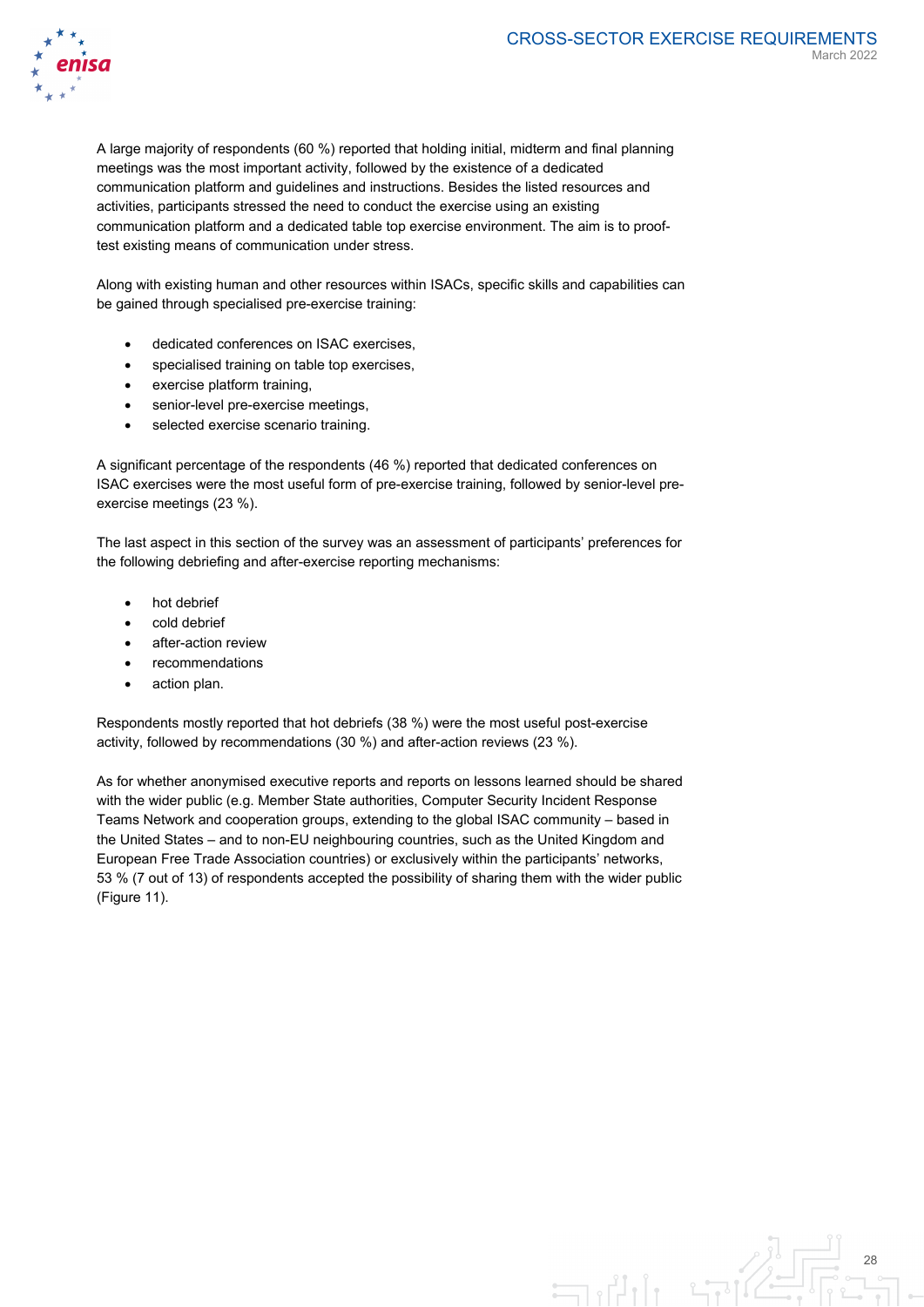





However, sharing such reports depends on the contents and level of confidentially required to safeguard the contents, which may contain sensitive information on ISACs' organisation, structure and procedures. A possible solution is to prepare a sanitised report for sharing with the wider public and for public relations purposes.

# **4.2. INTERACTION CHALLENGES**

In this section we assess the current state of play regarding interactions between the communities and different stakeholders, and possible obstacles or aggravating issues related to participating in cross-sectoral exercises.

Participating in any kind of exercise is resource consuming and is not a priority for many organisations. In addition, some organisations may have different kinds of legal, regulatory or statuary limitations in terms of engaging in this kind of activity. From the information collected through the survey, 50 % of the respondents need approval for participation but getting approval should not be an issue, 25 % need approval and are not sure about the final decision, and 25 % need no approval to participate in a cross-sectoral exercise (Figure 12).

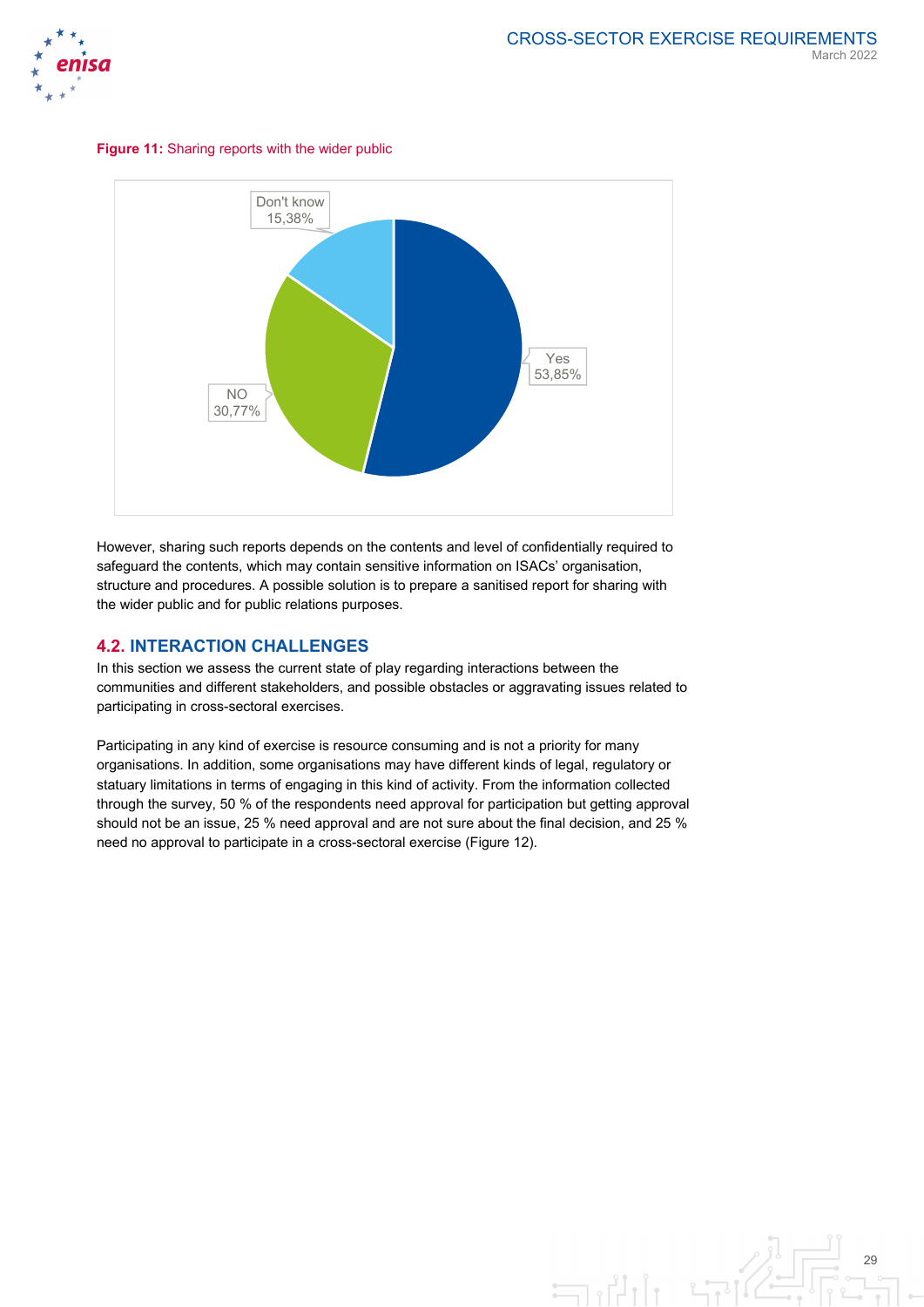

#### **Figure 12:** Approval for participating



As for the final outcomes of participating in cross-sectoral exercises, through the survey we aimed to assess the usefulness of the following specific goals:

- internal awareness raising,
- establishing cross-sectoral connections,
- improving standard operating procedures (SOPs) and strategies,
- identifying weaknesses in internal Restriction of Privileges (RoPs),
- identifying potential gaps in cross-sectoral communication,
- developing the internal skill set.

Some 30 % of respondents saw the goal of identifying potential gaps in cross-sectoral communication as the most important to be reached, and the goal of establishing cross-sectoral connections had the same percentage of responses. The goal recognised as least important was identifying weaknesses in internal RoPs.

Organising and participating in cross-sectoral exercises can be negatively affected by a number of aggravating issues. As shown in Figure 13, participants recognised a lack of resources and the fact that planning must be done very much in advance as the most significant among them.





30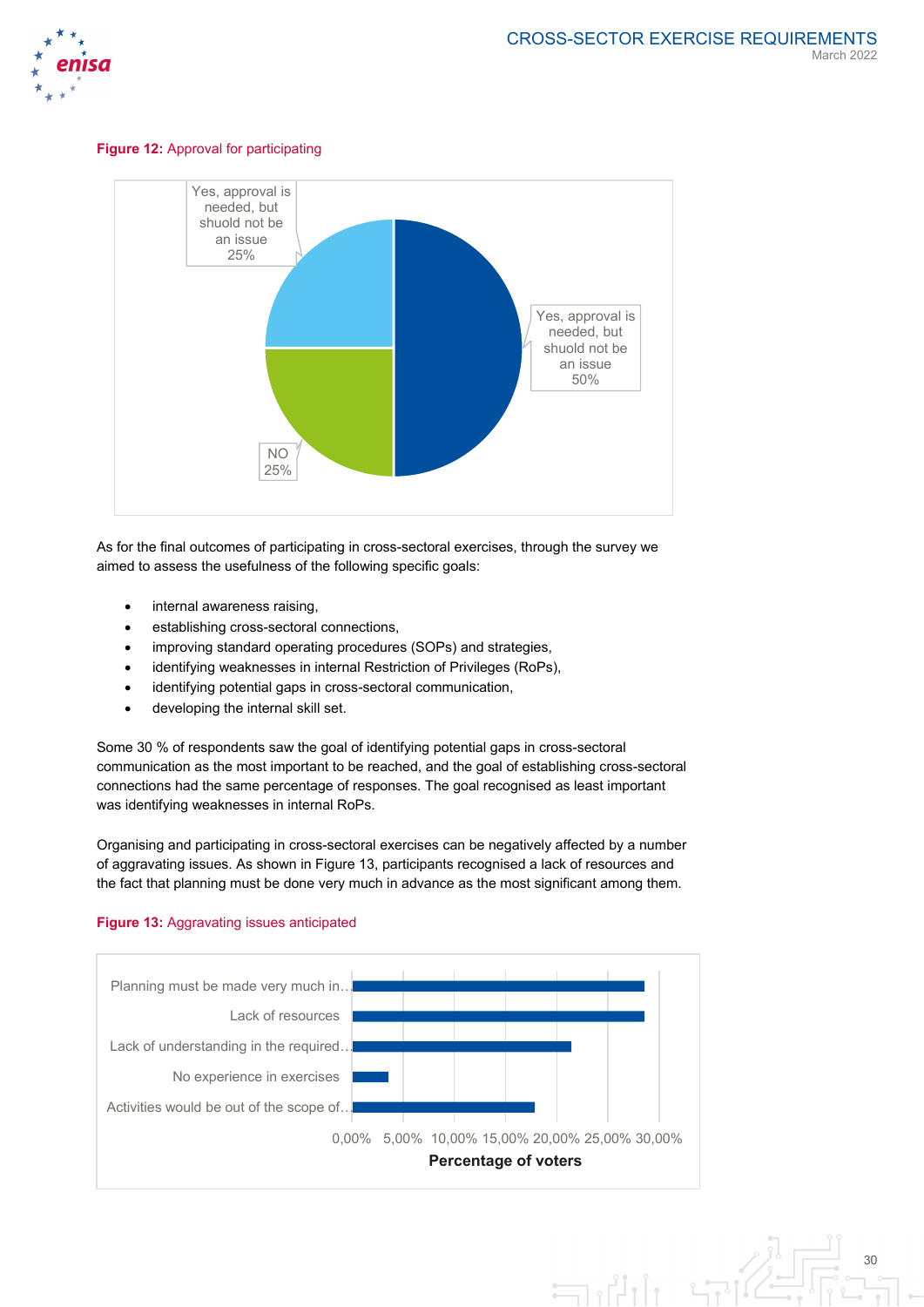

However, as shown in Figure 14, when surveyed directly on previous experience of running and/or participating in any kind of exercises within ISACs (e.g. table top exercises, communication checks, technical hands-on exercises, internal ISAC exercises, seminars and workshops), 67 % of respondents declared that they had no experience. All of the participants with previous experience confirmed that this activity was highly useful for their ISAC and that important lessons could be learned on the following issues:

- coordination weaknesses,
- how to communicate with the media,
- willingness to share actionable information,
- who should be contacted and involved,
- missing incident response strategies.
- missing 'automation' in continuous monitoring,
- missing clarification of roles (Public Private Partnerships PPP, national computer security incident response team, national banks, regulators, etc.),
- need for communication processes to be improved.

#### **Figure 14:** Previous experience of running and/or participating in any kind of exercise within your ISAC



The last question in this section of the survey asked which stakeholders, besides ISACs, may be useful as participants in cross-sectoral exercises. Almost 50 % of participants reported that sectoral authorities are the most important stakeholders to have as participants in cross-sectoral exercises, followed by national/governmental computer security incident response teams (15 %) and ENISA (15 %). National security agencies are recognised as the least important stakeholders in this regard.

### **4.3. SUMMARY**

The survey provides some clear ideas on what ISACs expect to gain from cross-sectoral exercises, their levels of preparedness and the possible obstacles to successful exercise implementation.

ISACs prefer organisational exercises, with the aim of checking and improving their capabilities in the incident response and crisis management domains. ISACs also prefer exercises related to the current 'attack trends' globally, such as attacks on key vendors and ransomware attacks.

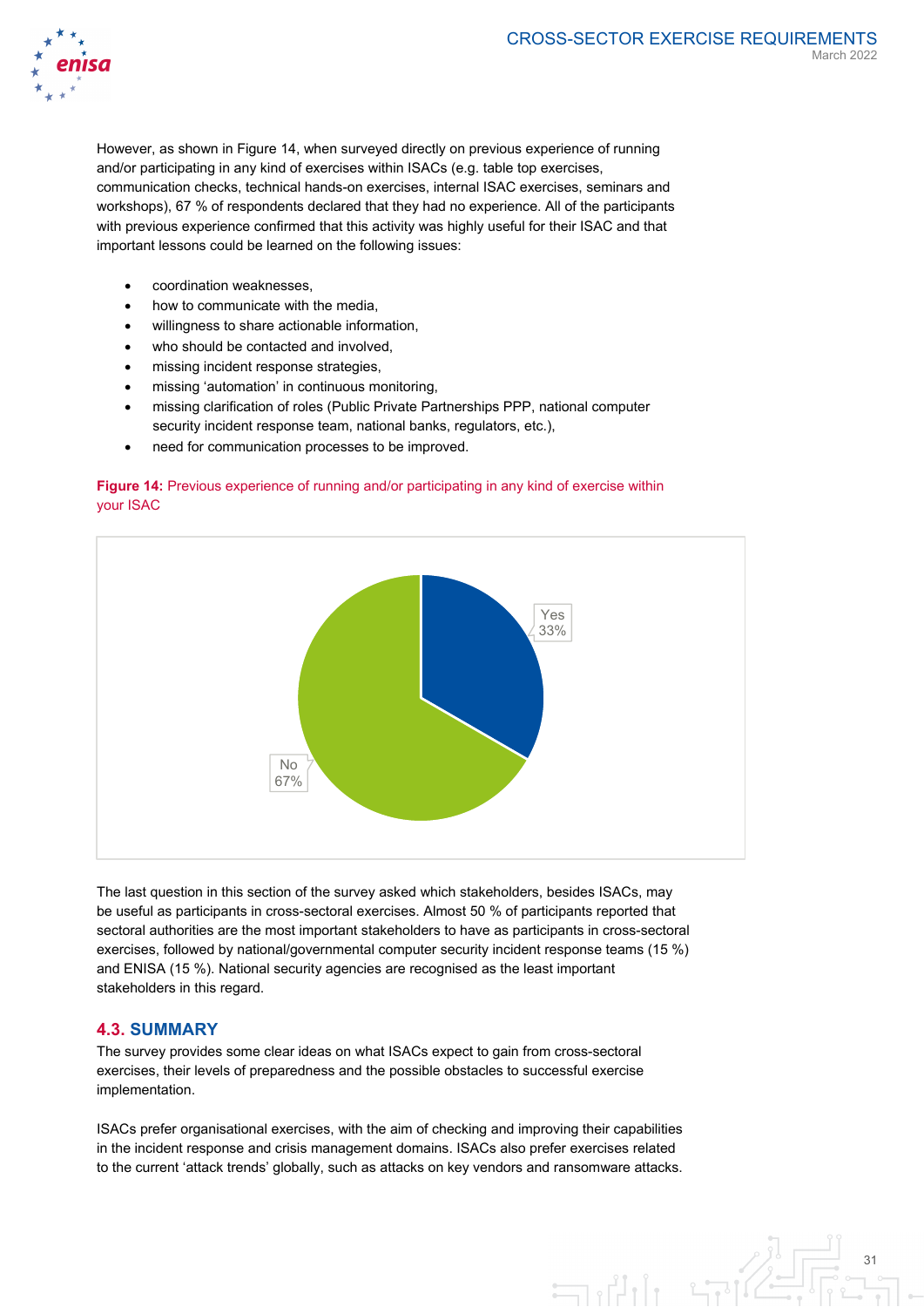

Regarding the human resources that are available and levels of equipment and skill sets, around half of the ISACs surveyed are well equipped and the other half are lacking in human resources and are not in a position to carry out new activities such as participating in exercises.

The ISACs surveyed recognise the importance for success of the timely preparation of exercises, with an initial step being the presentation of the context of the exercise, and planning in advance using a formal preparation process.

Most of the ISACs surveyed are willing to share the final results of the exercises with the wider public. Sectoral authorities are seen as the most important stakeholders to include in exercises.

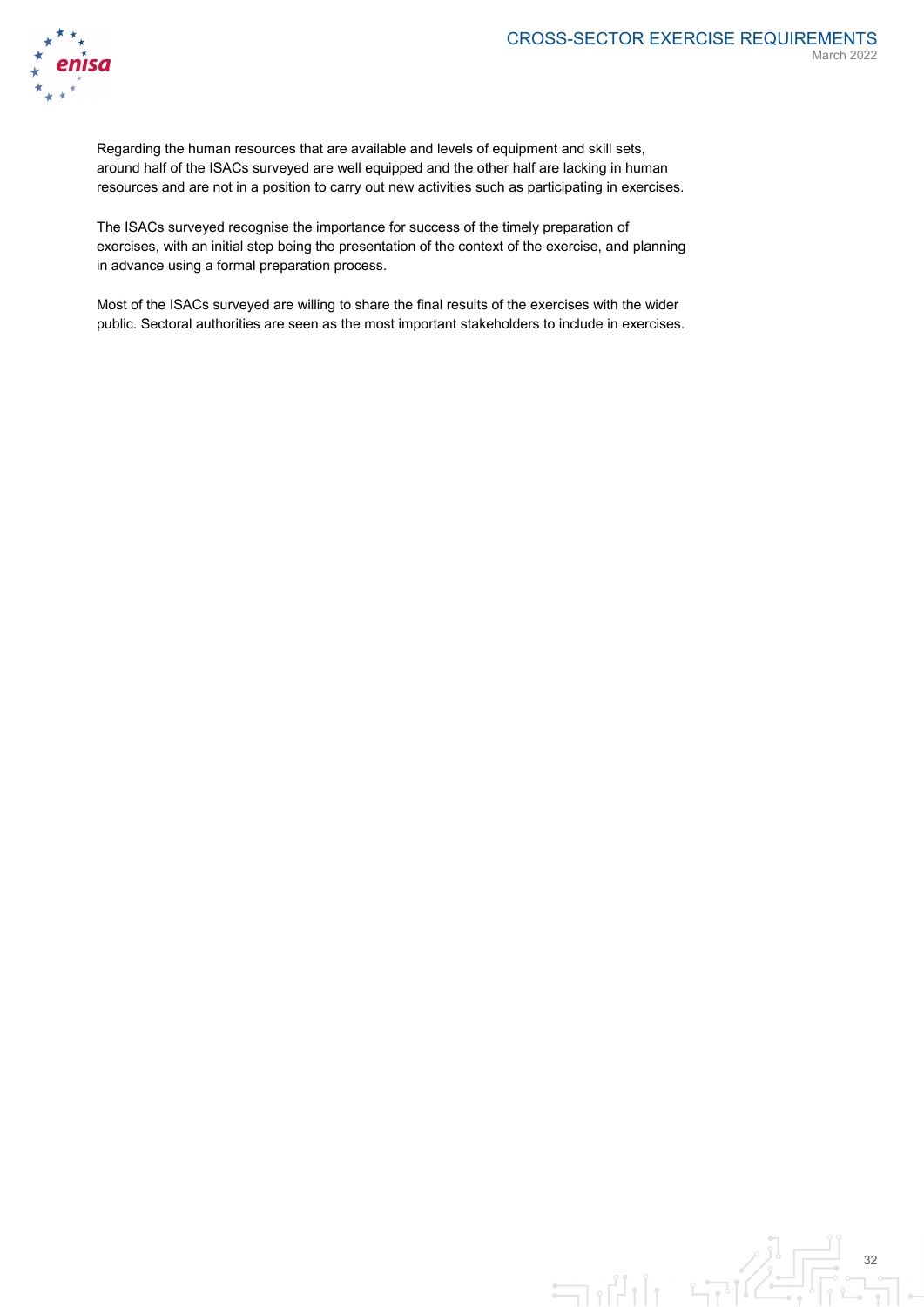

# 5. CONCLUSIONS AND THE WAY FORWARD

Using the data collected and the interviews conducted the following conclusions can be drawn. The conclusions were confirmed through a validation process.

# **5.1. CONCLUSIONS**

From the questionnaire analysis and interviews, we identified the following common areas of interest.

- ISACs see training and exercises as excellent opportunities to improve skills.
- The interdependencies between sectors was clearly identified as a key challenge to address.
- Owing to the heterogeneous maturity levels, there is a clear need to address and involve C-level executives in information exchange exercises and training. Strategic aspects of information exchange should be addressed.
- The ISACs see little difficulty in participating in exercises and training organised by others, on the condition that they have sufficient resources to participate.
- An indirect benefit of organised training and exercises, and learning new skills, is building trust in the community.
- The ISACs clearly identified that knowledge of applicable legislation is key to dealing with information exchange.
- Owing to the different levels of maturity, there needs to be a minimum level of technical and organisational competence to be able to exchange information.

Based on the analysis in this report, the ISACs need to have a minimum level of technical and organisational skills to participate in cross-sectoral exercises. As identified in this report, at a minimum, expertise is required in:

- the regulatory environment applicable to threat information exchange;
- validating the received threat intelligence information;
- threat information and naming schemes and sharing designations;
- the use of tools for information sharing.

The skills can be connected with the selected cross-sectoral exercises in the following ways.

#### **Table 4: Connection of skills so to cross-sectoral exercise domains**

| <b>Exercise domains</b> | <b>Skills required</b>                                                                                                                                                                                                                                                                                      |
|-------------------------|-------------------------------------------------------------------------------------------------------------------------------------------------------------------------------------------------------------------------------------------------------------------------------------------------------------|
| Organisational          | Knowledge of applicable legal and regulatory compliance requirements<br>$\bullet$<br>affecting threat information exchange (e.g. data retention, attribution,<br>PII and cross-border prohibitions)<br>Knowledge of internal procedures for incident handling (if sensitive<br>$\bullet$<br>data is leaked) |

 $\exists \mathbb{R}^n$ 

33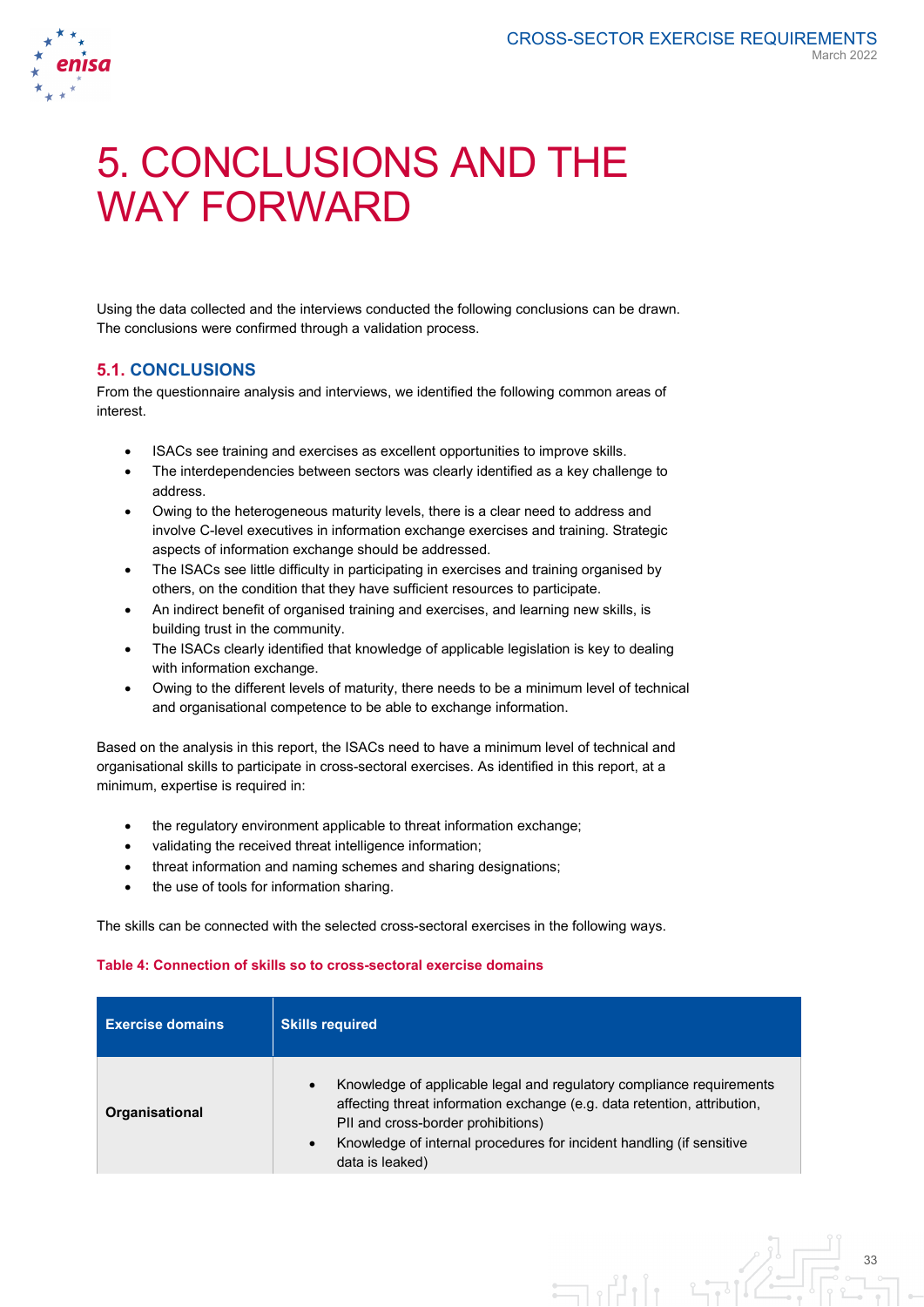

|                          | Knowledge of the specifics of SLAs, NDAs and other agreements in<br>$\bullet$<br>place within the ISAC (describing the responsibilities of its members<br>and participating organisations)<br>Knowledge of data sanitisation requirements and techniques<br>$\bullet$<br>Communication and group facilitation skills<br>$\bullet$<br>Applied knowledge of different security measures to be implemented to<br>$\bullet$<br>secure information exchange (e.g. encryption and transfer protocols)                                                                                                                                                                                                                                                                                                                                                                                                                                                                                                                                                                                                                                                                                                                     |
|--------------------------|---------------------------------------------------------------------------------------------------------------------------------------------------------------------------------------------------------------------------------------------------------------------------------------------------------------------------------------------------------------------------------------------------------------------------------------------------------------------------------------------------------------------------------------------------------------------------------------------------------------------------------------------------------------------------------------------------------------------------------------------------------------------------------------------------------------------------------------------------------------------------------------------------------------------------------------------------------------------------------------------------------------------------------------------------------------------------------------------------------------------------------------------------------------------------------------------------------------------|
| Incident response        | Knowledge of validating the received threat intelligence information<br>$\bullet$<br>(making sure that it is of high quality, actionable, accurate, relevant<br>and specific).<br>Knowledge of threats (e.g. loC, CVE and other relevant schemes)<br>٠<br>Tools for sharing information (e.g. MISP)<br>$\bullet$<br>Knowledge of sharing designations (e.g. TLP)<br>٠<br>Risk assessment methodologies and tools to be utilised to classify the<br>$\bullet$<br>received information.<br>Knowledge of internal procedures for incident handling (if sensitive<br>$\bullet$<br>data is leaked)<br>Knowledge of the specifics of SLAs, NDAs and other agreements in<br>٠<br>place within the ISAC (describing the responsibilities of its members<br>and participating organisations)<br>Applied knowledge of industry standards related to threat information<br>٠<br>exchange (e.g. TAXII, STIX, CybOX and CIF)<br>Knowledge of data sanitisation requirements and techniques<br>٠<br>Communication and group facilitation skills<br>$\bullet$<br>Applied knowledge of different security measures to be implemented to<br>$\bullet$<br>secure the information exchange (e.g. encryption and transfer<br>protocols) |
| <b>Crisis management</b> | Knowledge of applicable legal and regulatory compliance requirements<br>$\bullet$<br>affecting threat information exchange (e.g. data retention, attribution,<br>PII and cross-border prohibitions)<br>Knowledge of internal procedures for incident handling (if sensitive<br>data is leaked)<br>Knowledge of the specifics of SLAs, NDAs and other agreements in<br>$\bullet$<br>place within the ISAC (describing the responsibilities of its members<br>and participating organisations)<br>General intelligence information analytical skills (not tools but<br>$\bullet$<br>frameworks, etc.)<br>Communication and group facilitation skills                                                                                                                                                                                                                                                                                                                                                                                                                                                                                                                                                                  |

# **5.2. THE WAY FORWARD**

Based on the results and the feedback from the ISACs, the cross-sectoral exercise could be an organisational exercise with a scenario on an incident response attack on a key third party / vendor.

 $\exists \mathbf{u}$ 

For the exercise to be successful, the ISACs need to consider the following skills and organisational and technical steps.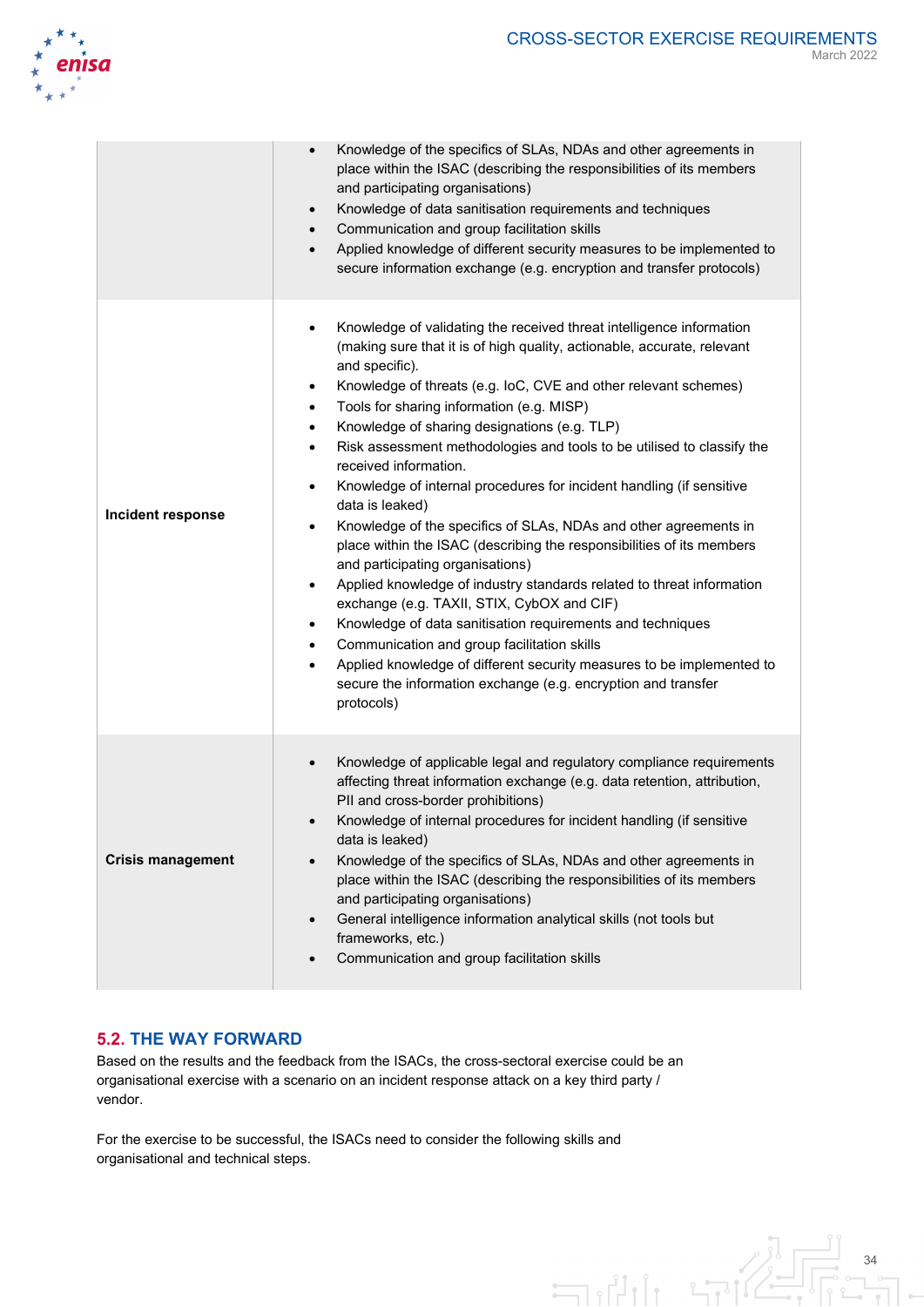

 $\equiv$ 

## **5.2.1. Skills steps**

Having the right skills in the information sharing and analysis community is a firm requirement. Indeed, being able to recognise a threat, analyse it and propose measures is something that is essential for the cybersecurity community. It is one thing to be able to share information properly with the community within the ISAC, and another to be able to share information outside this community. In many cases, the people in the ISAC community have a certain knowledge of information threat analysis or information sharing, but they may not always be experienced in sharing information outside the ISAC, which usually requires skills in understanding the needs of the other sector the ISAC is sharing the information with.

#### **The EU ISACs should focus their efforts on:**

- **improving their knowledge of applicable legislation related to information exchange;**
- **improving their knowledge of technical skills in information analysis and exchange.**

#### **5.2.2. Organisational steps**

ISACs need to have clearly defined roles to be able to exchange information. Currently, such roles are not clearly defined. In addition, ISACs should introduce SOPs for sharing information outside their communities. Therefore, ISACs need to identify and assign specific roles to enable information exchange to the outside community and follow predefined and tested procedures.

#### **The EU ISACs should focus their efforts on:**

- **developing proper roles and responsibilities for sharing information outside the ISAC community;**
- **developing SOPs for cross-sectoral information sharing;**
- **exchanging good practices in cross-sectoral information exchange.**

In the interviews and in ENISA's experience, trust is of the utmost importance in information sharing, especially when sharing with the outside community. The organisation of cross-sectoral exercises and/or training is a natural way of building trust among the communities. In addition, to build further trust, staff exchange or cross-participation in ISAC events is beneficial.

### **5.2.3. Technical steps**

There is a need to test the effectiveness of the steps implemented in response to the recommendations above (this may also include continuous improvement). This could be done by introducing cross-sectoral exercises on technical and organisational aspects of information exchange.

Automation is a key component of effectively and efficiently ingesting technical information such as IoCs. Accordingly, having a common platform or a platform that supports commonly supported formats is beneficial, especially for sharing operational information, which has a short lifespan.

#### **The EU ISACs should focus their efforts on:**

- **SOP testing and live information exchange testing;**
- **cross-sectoral training using specific technical tools.**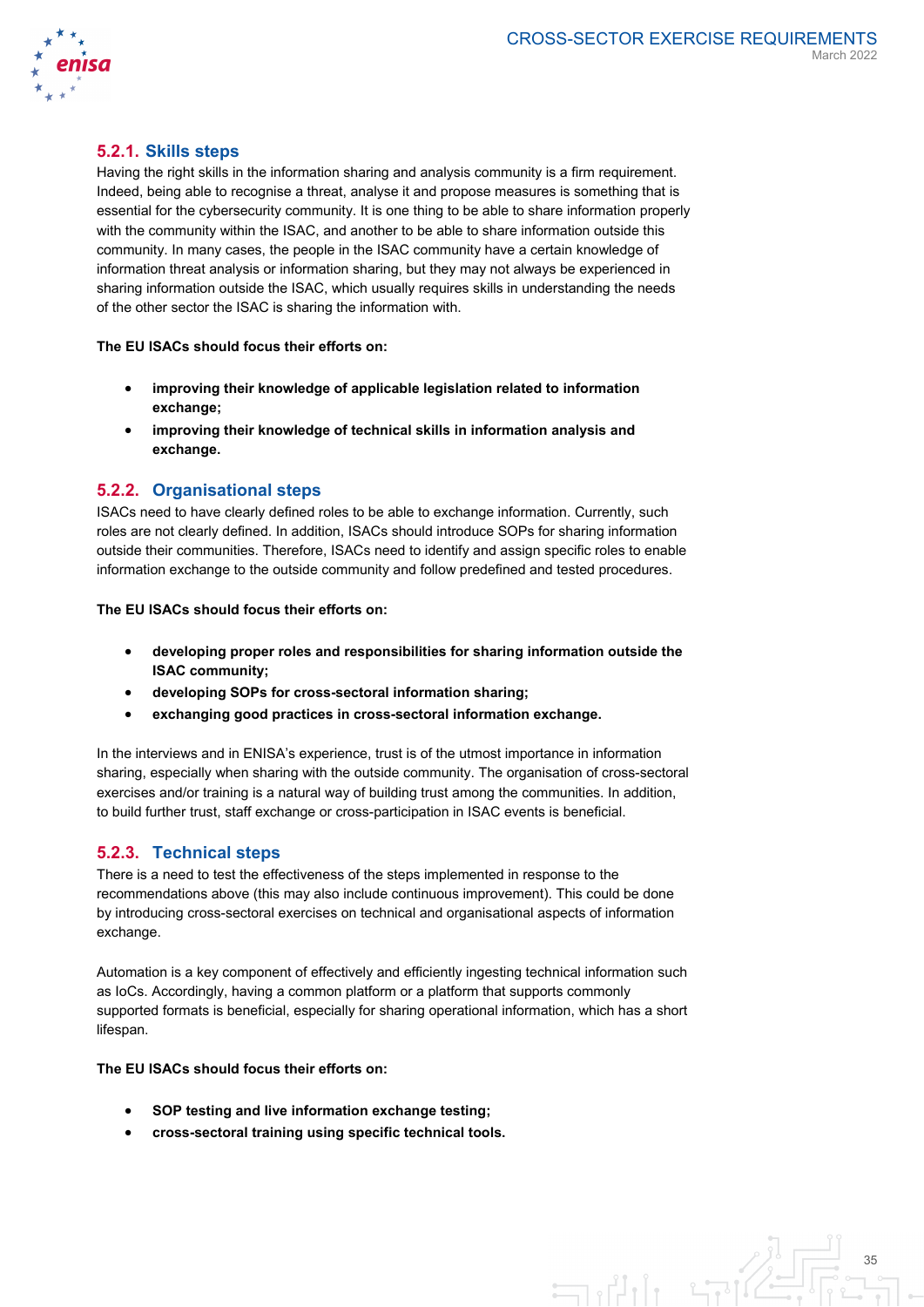

# ANNEX: RESPONSES REGARDING THE RELATIVE IMPORTANCE OF SKILLS

Tables A1–A3 depict the responses of the participants on the subject of required skills. Table A1 provides the raw information from the survey and Table A2 contains the aggregated information (Table A2 also provides the responses to the open-text questions; the results are aggregated per area of knowledge/skill). For example, for the knowledge on threats (e.g. IoC, CVE and other relevant naming schemes), three respondents chose it as the most important, one as the second most important, one as the third most important, and so on.

#### **Table A1:** Responses regarding the importance of knowledge/skills importance

| Knowledge/skills                                                                                                                                                                                | R <sub>1</sub>  | R <sub>2</sub> | R3  | R4              | R <sub>5</sub>  | R <sub>6</sub> | R <sub>7</sub>  | R <sub>8</sub>  | R <sub>9</sub> | <b>R10</b> | <b>R11</b> | <b>R12</b>      | <b>R13</b> |
|-------------------------------------------------------------------------------------------------------------------------------------------------------------------------------------------------|-----------------|----------------|-----|-----------------|-----------------|----------------|-----------------|-----------------|----------------|------------|------------|-----------------|------------|
| Knowledge of applicable legal<br>and regulatory compliance<br>requirements affecting threat<br>information exchange (e.g. data<br>retention, attribution, PII and<br>cross-border prohibitions) |                 | 2nd            | 3rd |                 | 3rd             |                | 1st             | 2 <sub>nd</sub> | 4th            | 3rd        | 1st        |                 | 2nd        |
| Knowledge of validating the<br>received threat intelligence<br>information (making sure that it<br>is of high quality, actionable,<br>accurate, relevant and specific).                         | 3rd             | 1st            |     | 2 <sub>nd</sub> | 5th             |                |                 | 1st             | 3rd            | 5th        | 3rd        | 1st             | 5th        |
| Knowledge on threats (e.g. loC,<br><b>CVE and other relevant naming</b><br>schemes)                                                                                                             | 2 <sub>nd</sub> | 3rd            | 1st |                 |                 | 1st            |                 | 5th             |                | 1st        | 4th        |                 |            |
| Tools for sharing information<br>(e.g. MISP)                                                                                                                                                    | 4th             |                |     | 4th             |                 | 2nd            |                 |                 | 1st            | 2nd        | 5th        | 3rd             | 4th        |
| Knowledge of sharing<br>designations (e.g. TLP)                                                                                                                                                 | 1st             |                | 5th |                 |                 | 4th            |                 | 3rd             |                |            | 2nd        | 2 <sub>nd</sub> |            |
| <b>Risk assessment methodologies</b><br>and tools to be utilised to<br>classify the received information                                                                                        |                 | 4th            | 2nd | 3rd             |                 |                |                 |                 | 2nd            |            |            |                 |            |
| Knowledge of internal<br>procedures for incident handling<br>(if sensitive data is leaked)                                                                                                      |                 | 5th            |     |                 | 2 <sub>nd</sub> | 3rd            |                 |                 |                |            |            | 5th             |            |
| Knowledge of the specifics of<br>SLAs, NDAs and other<br>agreements in place within the<br><b>ISAC</b> (describing the<br>responsibilities of its members<br>and participating organisations)   | 5th             |                |     |                 | 1st             |                | 2 <sub>nd</sub> |                 |                |            |            |                 |            |
| Applied knowledge of industry<br>standards related to threat<br>information exchange (e.g.<br>TAXII, STIX, CybOX and CIF)                                                                       |                 |                | 4th |                 | 4th             |                |                 |                 |                | 4th        |            |                 |            |

 $\exists$ 

36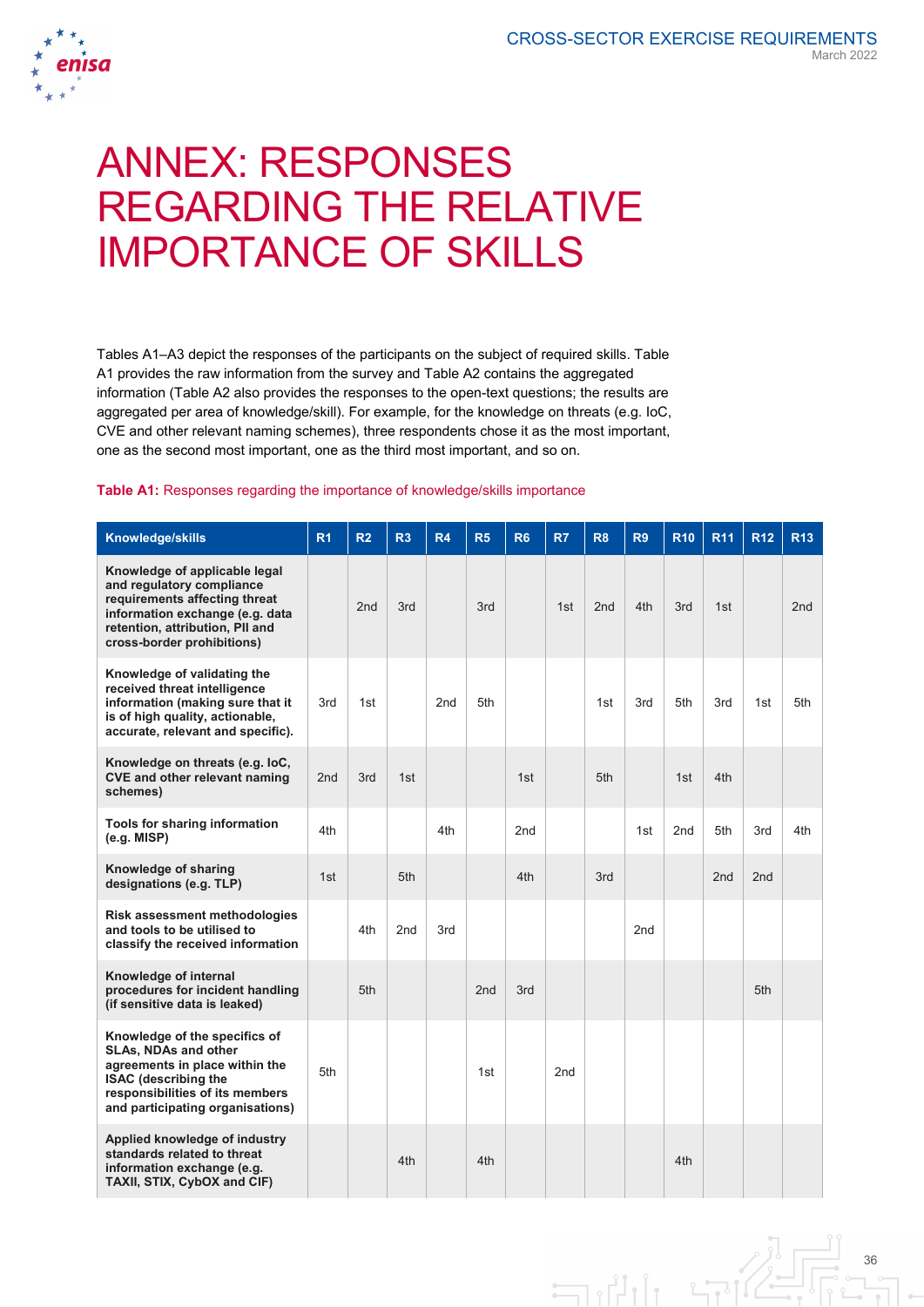

March 2022

37

| Knowledge of data sanitisation<br>requirements and techniques |  |  | 3rd |  | 4th |  |
|---------------------------------------------------------------|--|--|-----|--|-----|--|
| NB: R. respondent.                                            |  |  |     |  |     |  |

NB: R, respondent.

#### **Table A2:** Aggregated responses regarding the importance of knowledge/skills

| Knowledge/skills                                                                                                                                                                    | 1st            | 2nd            | 3rd            | 4th          | 5th          |
|-------------------------------------------------------------------------------------------------------------------------------------------------------------------------------------|----------------|----------------|----------------|--------------|--------------|
| Knowledge of threats (e.g. loC, CVE and other relevant naming schemes)                                                                                                              | 3              | $\overline{1}$ | $\mathbf{1}$   | $\mathbf{1}$ | $\mathbf{1}$ |
| Knowledge of applicable legal and regulatory compliance requirements affecting threat<br>information exchange (e.g. data retention, attribution, PII and cross-border prohibitions) | $\overline{2}$ | 3              | 3              | $\mathbf{1}$ |              |
| Knowledge of data sanitisation requirements and techniques                                                                                                                          |                |                | $\mathbf{1}$   | $\mathbf{1}$ |              |
| Knowledge of the specifics of SLAs, NDAs and other agreements in place within the<br>ISAC (describing the responsibilities of its members and participating organisations)          | 1              | 1              |                |              | 1            |
| Knowledge of sharing designations (e.g. TLP)                                                                                                                                        | 1              | $\overline{2}$ | $\mathbf{1}$   | $\mathbf{1}$ | 1            |
| Applied knowledge of industry standards related to threat information exchange (e.g.<br>TAXII, STIX, CybOX and CIF)                                                                 |                |                |                | 3            |              |
| Applied knowledge of different security measures to be implemented to secure the<br>information exchange (e.g. encryption and transfer protocols)                                   |                |                |                |              |              |
| Knowledge of validating the information of the received threat intelligence information<br>(making sure that it is of high quality, actionable, accurate, relevant and specific)    | 3              | 1              | 3              |              | 3            |
| Knowledge of internal procedures for incident handling (if sensitive data is leaked)                                                                                                |                | 1              | $\mathbf{1}$   | 2            |              |
| Risk assessment methodologies and tools to be utilised to classify the received<br>information                                                                                      |                | 1              | $\overline{2}$ | $\mathbf{1}$ |              |
| Tools for sharing information (e.g. MISP)                                                                                                                                           | 1              | $\overline{2}$ | $\mathbf{1}$   | 3            | $\mathbf{1}$ |
| Knowledge of newly created railway-specific cybersecurity standards (e.g. IEC62443<br>deviated standard and TSI.57001)                                                              | 1              |                |                |              |              |
| <b>Communication and group facilitation skills</b>                                                                                                                                  |                |                |                | $\mathbf{1}$ |              |
| Knowledge of how to establish trust between the ISACs and their members                                                                                                             |                |                |                |              | $\mathbf{1}$ |
| General intelligence information analytical skills (not tools but frameworks, etc.)                                                                                                 | 1              |                |                |              |              |

From the analysis of the above information and by assigning an importance factor in every case (5 points for first selection, 4 points for second, etc.), Table A3, showing perceived importance, was formulated.

#### **Table A3:** Ranking of the importance of knowledge/skills

| <b>Knowledge/skills</b>                                                                                                                                                                | Importance |
|----------------------------------------------------------------------------------------------------------------------------------------------------------------------------------------|------------|
| Knowledge of applicable legal and regulatory compliance<br>requirements affecting threat information exchange (e.g. data<br>retention, attribution, PII and cross-border prohibitions) | 33         |

 $\exists \mathbf{u}$ 

วาไ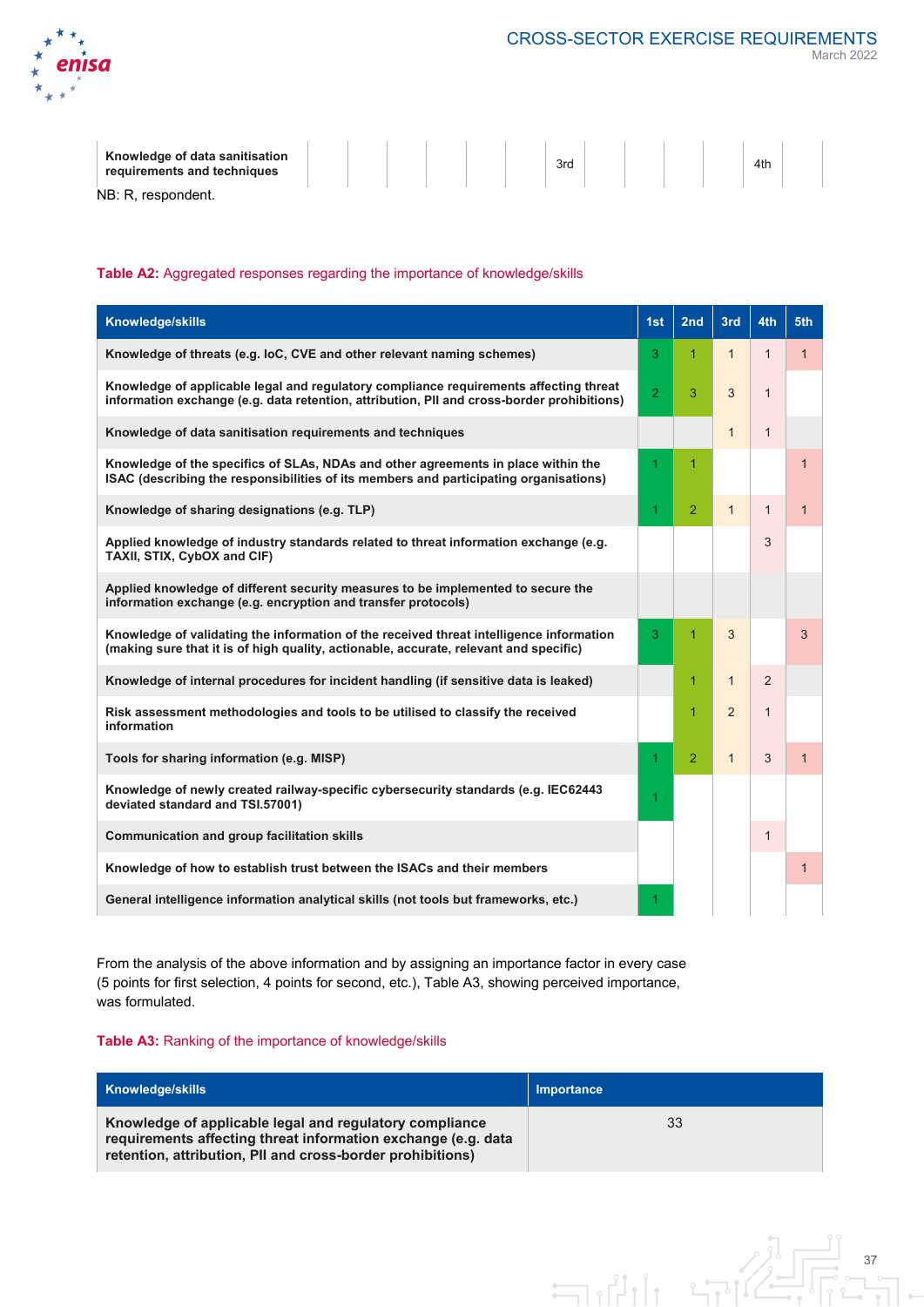

| <b>Knowledge/skills</b>                                                                                                                                                          | Importance   |
|----------------------------------------------------------------------------------------------------------------------------------------------------------------------------------|--------------|
| Knowledge of validating the received threat intelligence<br>information (making sure that it is of high quality, actionable,<br>accurate, relevant and specific).                | 31           |
| Knowledge of threats (e.g. loC, CVE and other relevant<br>naming schemes)                                                                                                        | 25           |
| Tools for sharing information (e.g. MISP)                                                                                                                                        | 23           |
| Knowledge of sharing designations (e.g. TLP)                                                                                                                                     | 19           |
| Risk assessment methodologies and tools to be utilised to<br>classify the received information                                                                                   | 12           |
| Knowledge of internal procedures for incident handling (if<br>sensitive data is leaked)                                                                                          | 11           |
| Knowledge of the specifics of SLAs, NDAs and other<br>agreements in place within the ISAC (describing the<br>responsibilities of its members and participating<br>organisations) | 10           |
| Applied knowledge of industry standards related to threat<br>information exchange (e.g. TAXII, STIX, CybOX and CIF)                                                              | 6            |
| Knowledge of data sanitisation requirements and techniques                                                                                                                       | 5            |
| Knowledge of newly created railway-specific cybersecurity<br>standards (e.g. IEC62443 deviated standard and TSI.57001)                                                           | 5            |
| General intelligence information analytical skills (not tools but<br>frameworks, etc.)                                                                                           | 5            |
| <b>Communication and group facilitation skills</b>                                                                                                                               | 2            |
| Knowledge of how to establish trust between the ISACs and<br>their members                                                                                                       | $\mathbf{1}$ |
| Applied knowledge of different security measures to be<br>implemented to secure information exchange (e.g. encryption<br>and transfer protocols)                                 | $\mathbf 0$  |